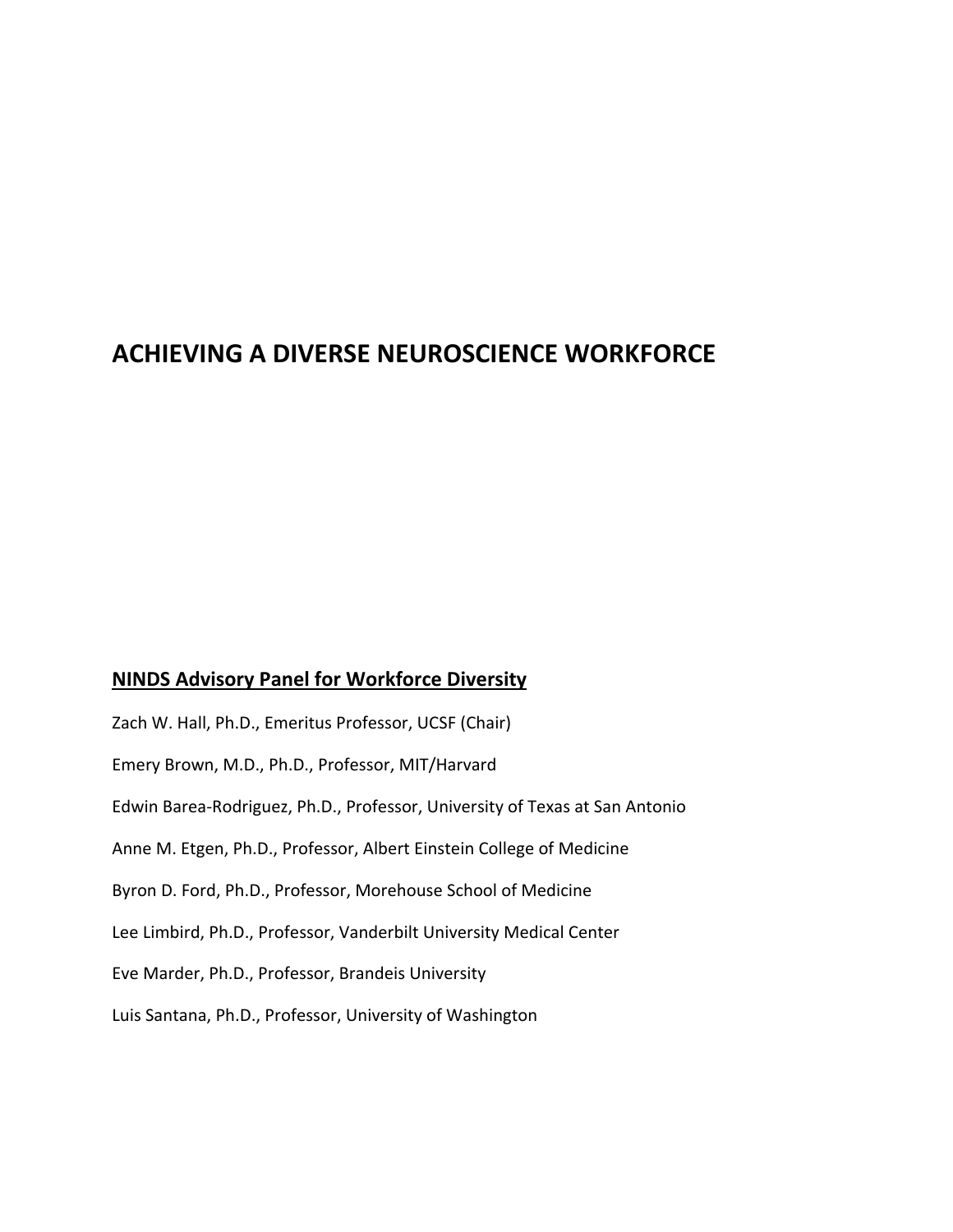# **CONTENTS**

| Introduction                                               | 3  |  |  |  |  |
|------------------------------------------------------------|----|--|--|--|--|
| <b>General Considerations</b>                              | 4  |  |  |  |  |
| <b>Summary of Recommendations</b>                          | 5  |  |  |  |  |
|                                                            |    |  |  |  |  |
|                                                            |    |  |  |  |  |
| <b>Extramural Programs Directed to Individuals</b>         | 12 |  |  |  |  |
| <b>Extramural Programs Directed to Institutions</b>        | 15 |  |  |  |  |
| Diversity in the NINDS Intramural Program                  | 19 |  |  |  |  |
| <b>Internal Administration of NINDS Diversity Programs</b> | 21 |  |  |  |  |
| Cooperation with Other NIH Institutes and Centers (ICs)    | 23 |  |  |  |  |
| <b>Evaluation and Accountability</b>                       | 24 |  |  |  |  |
|                                                            |    |  |  |  |  |
|                                                            |    |  |  |  |  |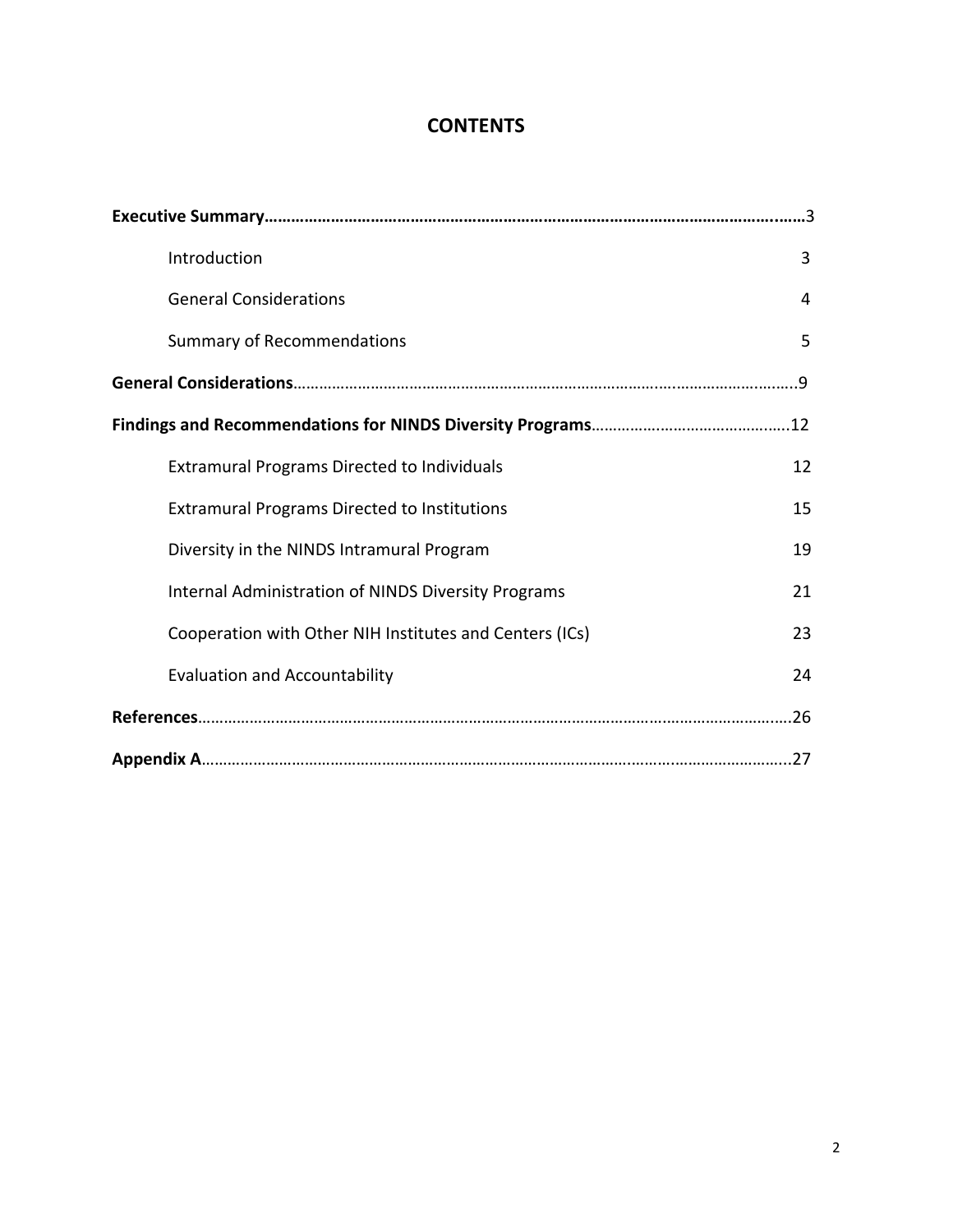# **EXECUTIVE SUMMARY**

"A richly diverse America does not await us, it is upon us; it is our present and our future"

 *Susan Hockfield, Ph.D., President, Massachusetts Institute of Technology*

 NIH shall "provide for an increase in the number of women and individuals from disadvantaged backgrounds (including racial and ethnic minorities) in the fields of biomedical and behavioral research"

 *NIH Revitalization Act, 1993*

#### **INTRODUCTION**

 The remarkable diversity of our country is one of its great strengths. The varied backgrounds and experiences of our country's population is an extraordinary resource whose potential can only be realized by fully engaging the talent, intelligence and drive of all of its members, regardless of race, ethnicity, cultural or economic background, or disability. The need to engage diverse individuals in the solutions of societal problems is heightened by the projected increase in the relative proportion of racial and ethnic minorities in the U.S. population – by 2020, it is anticipated that almost 40% of the population will be minorities (U.S. Census Bureau, 2008). The importance of recruiting diverse talents is particularly relevant for research on the nervous system, which draws on a wide range of expertise in multiple scientific and academic disciplines ‐ from engineering and computation, to molecular, cell and systems biology to social science and clinical medicine ‐ as it seeks to understand and ameliorate the major burdens of neurological disease. Achieving a diverse neuroscience workforce will both aid neuroscience research generally and be a potent factor in reducing health disparities.

 The lack of diversity in the scientific workforce of the United States is well documented (NAS NRC, 2005; Nelson and Brammer, 2010). For example, the proportion of underrepresented minorities (African‐American, Hispanic, Native American) in science and engineering faculties of the top 50 research universities (Nelson and Brammer, 2010) and in medical school faculties (Sullivan Commission, 2004) is less than 5%, falling far below their estimated combined representation in the U.S. population ‐ approximately 29% in 2007 (U.S. Census Bureau, 2007). The neuroscience workforce is no exception. In 2007, the membership of the Society for Neuroscience, which includes students, fellows, researchers and those in research‐related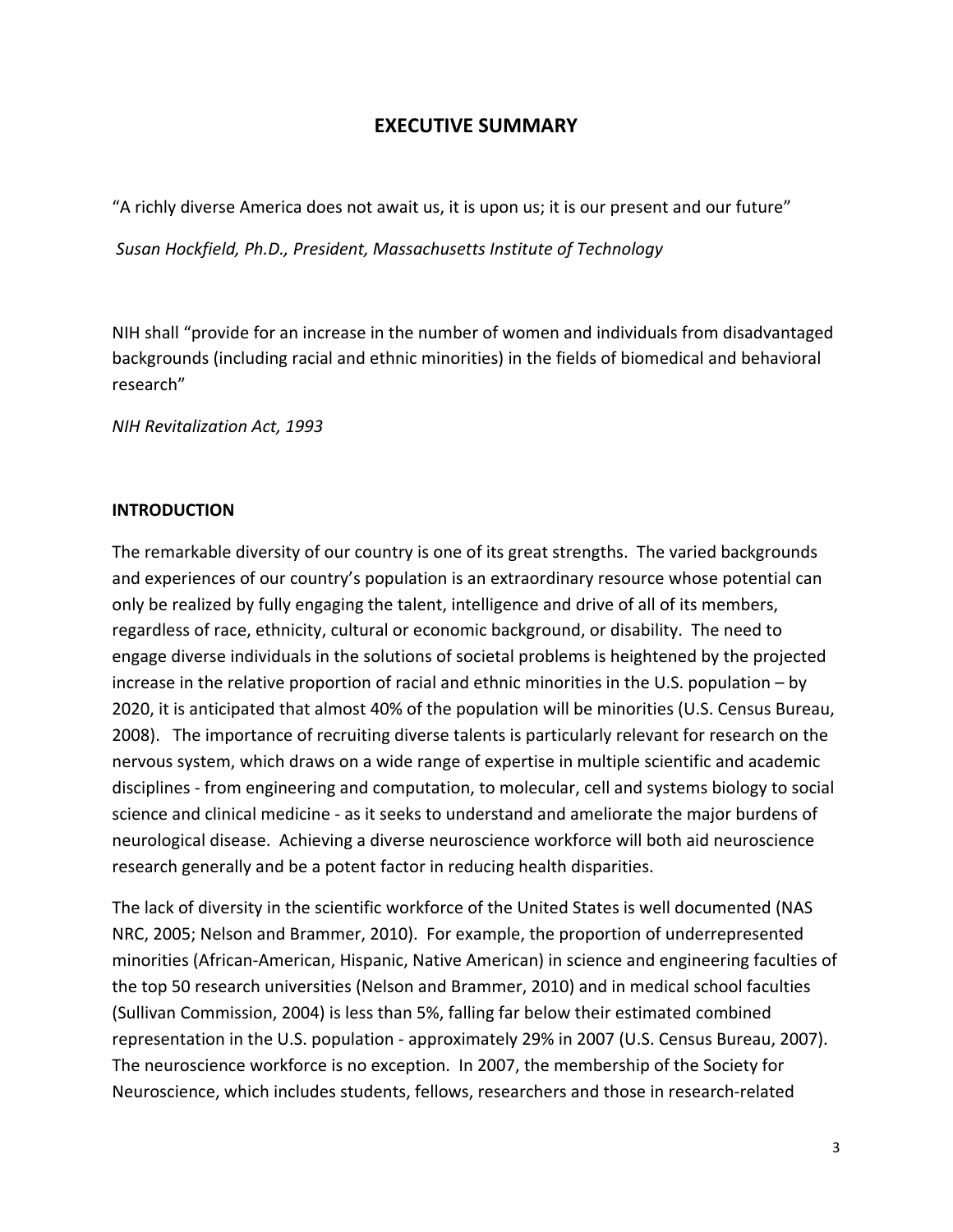occupations, was estimated to include 2% African‐Americans, 4% Hispanics, and less than 0.5% Native Americans and Pacific Islanders combined (personal correspondence, Society for Neuroscience). The National Science Foundation Survey of Earned Doctorates (2008) and the Association for Neuroscience Departments and Programs website report similar figures. The most relevant and revealing figures, however, arise from an analysis of NINDS grantees. Over the years 2005‐2009, the percentage of NINDS grantees with R01 or equivalent awards who were African‐American was 0.4‐0.5%; the percentage of Hispanics was 0.6‐0.7%; and the combined percentage of Native Americans and Pacific Islanders was 0.1% (see Appendix A). The message from the data is clear: these minorities are virtually absent from the neuroscience workforce.

 NINDS, in agreement with the congressional injunction quoted above, seeks to increase diversity in the neuroscience workforce. During the last several decades, NIH, and the NINDS in particular, have instituted a number of programs directed at individuals and institutions whose purposes have been to encourage underrepresented minority (URM) individuals to undertake research careers and to strengthen the research effort at predominately minority institutions. Our Sub‐Committee was charged to examine the current NINDS investment in nurturing diversity in the neuroscience workforce, and to make recommendations for current and future programs that will further the goal of NINDS to engage all segments of our society in the effort to reduce the burden of neurological disease.

#### **GENERAL CONSIDERATIONS**

 Before evaluating the current NINDS programs and making recommendations, the Sub‐ Committee discussed a number of relevant issues for increasing the diversity of the neuroscience workforce and agreed on several general principles that would guide our subsequent discussions.

- *1. There is a continuing need for programs focused on increasing diversity at multiple stages of career development for neuroscience researchers.*
- *2. An effective program to increase diversity among neuroscience researchers must address the needs of individuals in both majority institutions and minority‐serving institutions (MSIs). Programs for institutional strengthening are particularly needed in the latter venue. Both URM individual and MSI institutional support are important in achieving increased diversity in the workforce.*
- 3. Programs for active, dedicated mentorship of URMs are needed at every level for both  *individuals and institutions. Such programs must include, and be accountable for, a plan for mentorship of their trainees and faculty.*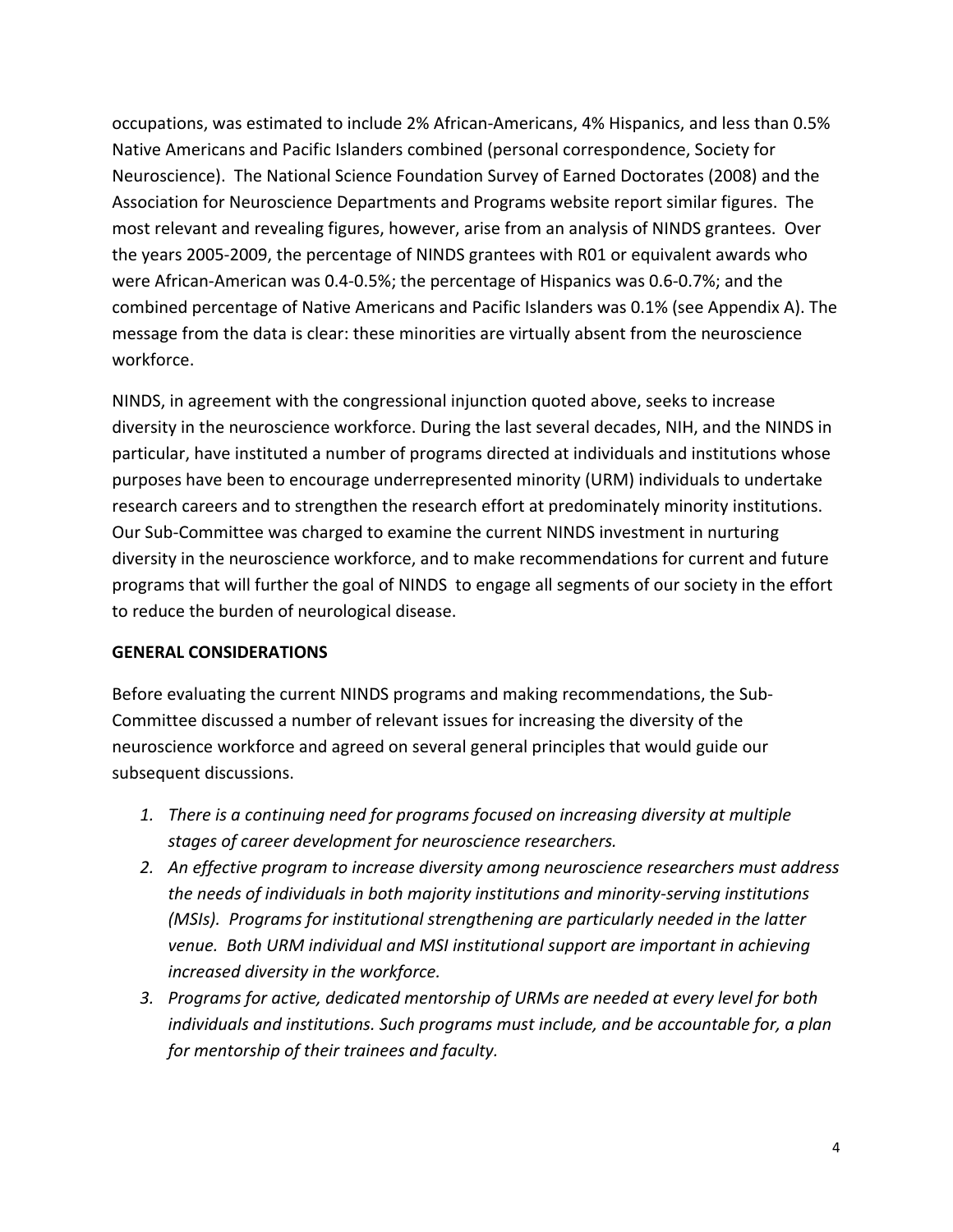*4. The recognition that important contributions to neuroscience research are made by* those in a variety of research-related careers, and in a variety of settings, should inform  *both our expectations and evaluations of programs designed to increase diversity.*

# **SUMMARY OF RECOMMENDATIONS**

## NINDS Diversity Programs Directed to Individuals

- Kirschstein NSRA Pre‐doctoral Fellowship Awards to Promote Diversity in Health‐Related Research (F31)
- Research Supplements to Promote Diversity in Health-Related Research
- Career Development Award to Promote Diversity in Neuroscience Research (K01)
- Collaborative Neurological Science (CNS) Awards (S11)

 The programs for individual trainees have been generally successful, and the Sub‐Committee recommends that they be continued with particular attention paid to effective mentorship and to institutional commitment. In addition, we recommend that NINDS institute a diversity component for individual post‐doctoral fellowships similar to that for Kirschstein awards.

# *Recommendations:*

- *1. Continue the Diversity F31 Awards, the Administrative Supplements and the CNS Awards at their present levels. The Administrative Supplement Awards should be linked explicitly to provisions for strong mentorship and enrichment in addition to the opportunity for laboratory experience.*
- 2. Increase the number of K01 awards and give them a broader scientific scope. We also  *suggest an increased emphasis on institutional support for prospective awardees.*
- 3. NINDS should invest resources to track the career paths of prior awardees in these  *programs. Develop and implement immediately an effective plan for monitoring and tracking all future awardees.*
- *4. Establish an F32 Diversity Program for Post‐Doctoral Fellows.*

# Current NINDS Institutional Programs

- Pre- and Post-doctoral Training Program for Institutions (T32)
- Neuroscience Scholars Program (R25)
- Specialized Neuroscience Research Program (SNRP) (U54)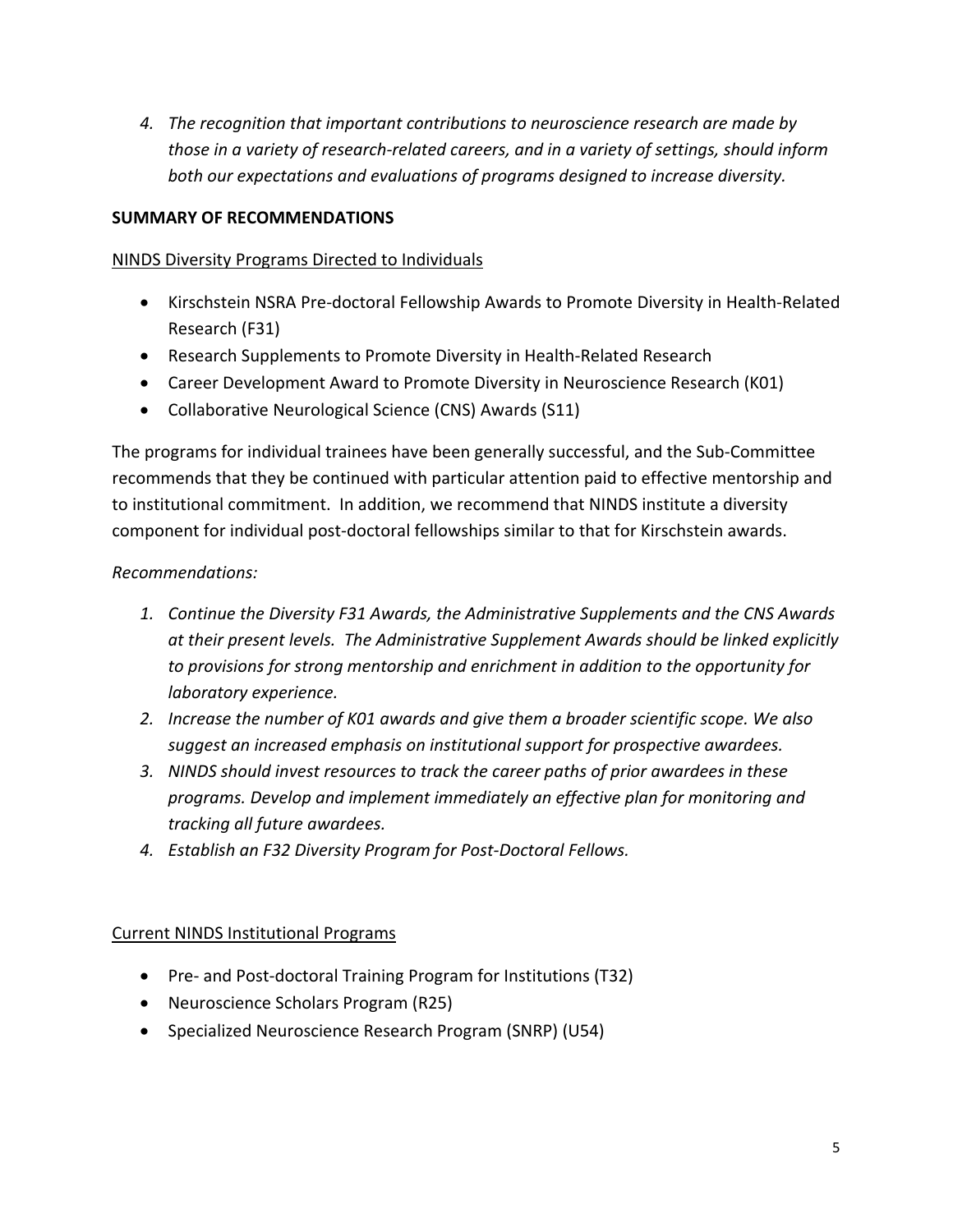The Sub‐Committee recommends that the R25 Program be continued and that the diversity requirement for institutions receiving pre‐ and post‐doctoral training funds be strengthened. Although the SNRP program has had many successful outcomes, the Sub‐Committee recommends several fundamental changes to strengthen the overall program. Finally, the Sub‐ Committee recommends that NINDS consider a new institutional training program directed at clinical training in health disparities research. Both majority institutions and MSIs would be eligible to apply for such programs.

### *Recommendations:*

- *1. Require that NINDS T32 awardees have a demonstrated record of success in diversity and that structured mentorship be an integral part of the training program.*
- *2. Decrease the number of SNRP awards so that NINDS investment focuses on the most successful programs.*
- 3. Refocus the SNRP initiative on the original goal of the program: to develop centers of  *research excellence in basic and/or clinical neuroscience at MSIs.*
- *4. Reconfigure the policies, anticipated pathway, and expected milestones of the SNRP program to reward success and to better accommodate different stages of growth.*
- *5. Require strong leadership and a strong Scientific Advisory Committee as prerequisites for a SNRP award.*
- *6. Allow SNRP programs that are sufficiently mature to add a teaching or educational component to their activities to attract minority students to neuroscience research.*
- *7. Consider establishing an initiative to support training programs for early career clinical investigators in health disparities‐related neuroscience research at qualified institutions including, but not limited to, MSIs.*

# Diversity in the Intramural NINDS Research Program

- NINDS Summer Internship Program in the Neurological Sciences (SIP)
- **NINDS Faculty, Pre- and Post-Doctoral Trainees**

 Efforts to increase diversity through the Intramural Program have been widely divergent. On one hand, the summer training program has been a model for such programs, both at NIH and elsewhere. On the other, there appears to have been little institutional commitment or concerted effort to increase diversity within the Intramural Program, either for trainees or for faculty.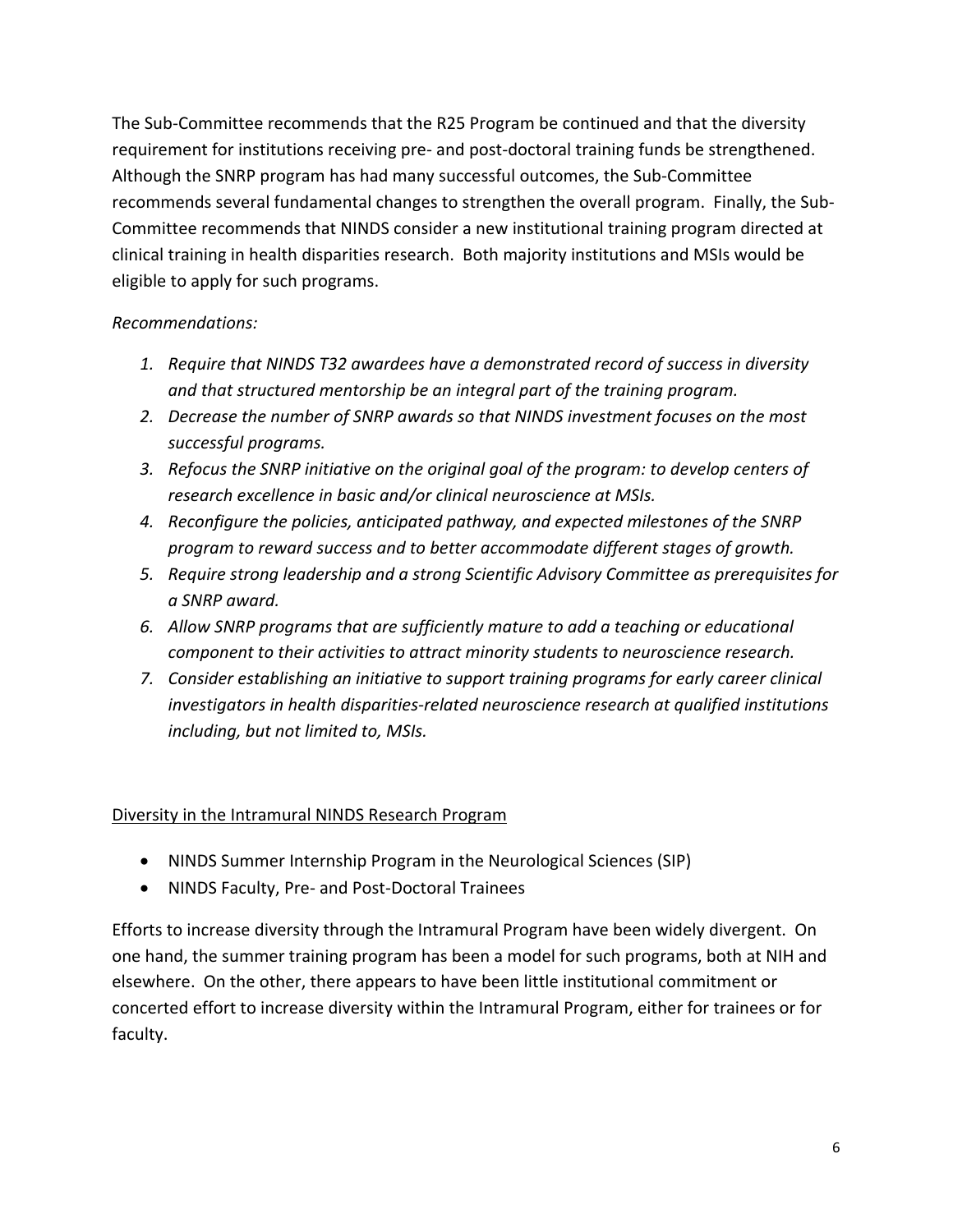## *Recommendations:*

- *1. Continue the highly effective Summer Internship Program. We urge that an NINDS faculty member be added to the leadership of the program and that the subsequent careers of trainees be tracked for purposes of program evaluation.*
- *2. The NINDS Intramural Program should make minority research training and career development a clear priority and, under the leadership of NINDS faculty, should develop Institute‐wide programs to recruit and mentor minority trainees at the pre‐doctoral, post‐doctoral and investigator levels.*
- 3. Establish an Institute-wide database as part of the diversity program development that  *would track trainees and faculty and provide the basis for program assessment.*
- *4. Wherever possible, coordinate these programs with extramural diversity efforts.*

# Internal Administration of NINDS Diversity Programs

 The Sub‐Committee believes that combining administrative responsibility for health disparities and for workforce diversity has not served the goals of either program, and that they should be separated. In the body of the report we suggest several alternatives for reorganization.

# *Recommendations:*

- *1. Formally separate administrative responsibility for NINDS diversity programs from responsibility for health disparities.*
- *2. Reorganize and refocus the diversity programs for training, career development and enhancing institutional infrastructure.*
- *3. Whatever administrative structure is adopted, we urge that diversity staff work closely with relevant scientific officers and with Institute review staff.*
- *4. Consider the establishment of an external advisory group that would include NANDS Council members and meet periodically to evaluate and review NINDS diversity programs.*

# Cooperation with other NIH Institutes and Centers (ICs)

 The Sub‐Committee supports collaborative programs with other ICs and recommends that efforts be made to coordinate information and diversity programs across NIH.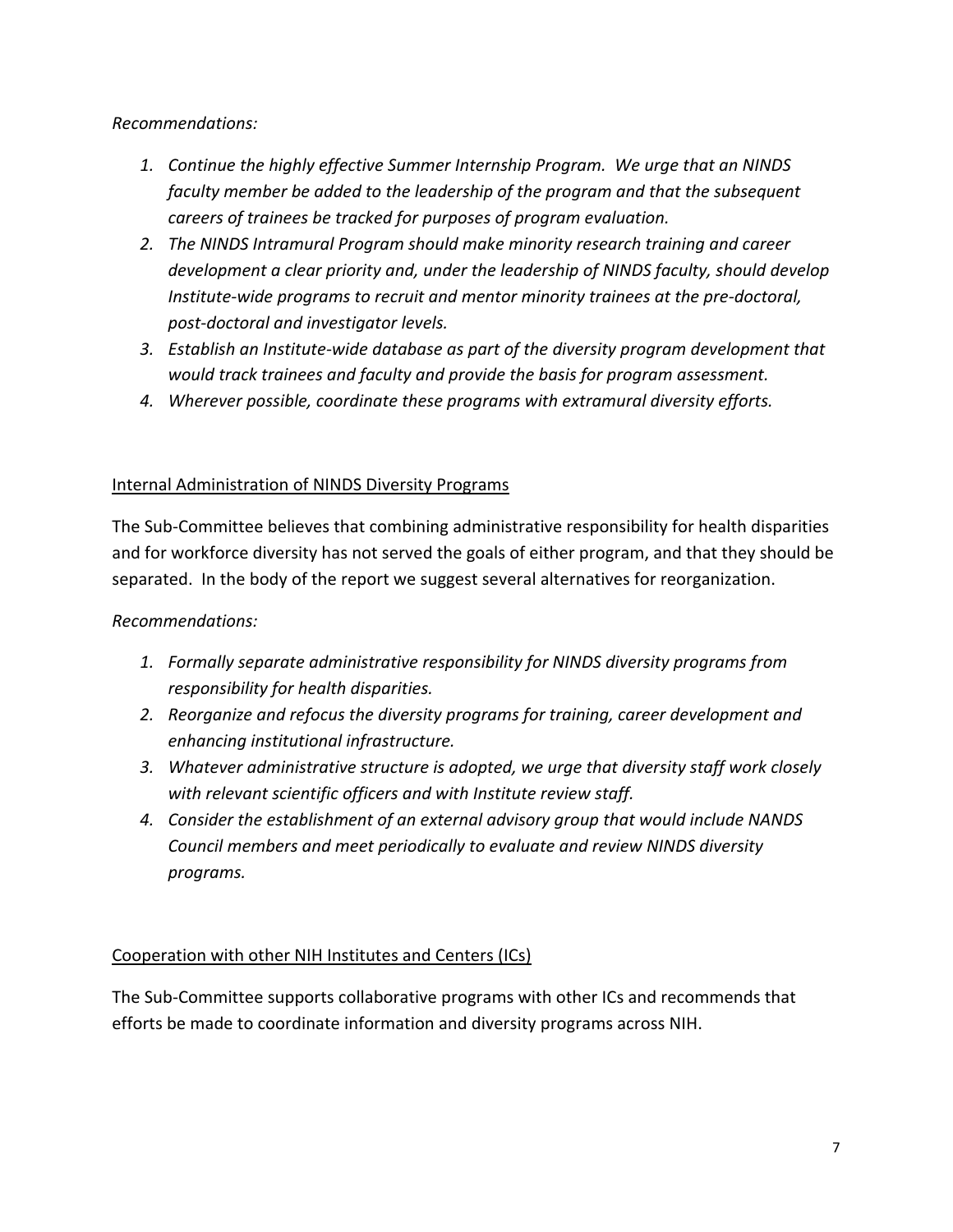# *Recommendations:*

- 1. NINDS should encourage and support collaboration with other NIH ICs in their diversity *programs.*
- *2. Perform an investment/asset analysis to organize information across NIH about programs that foster diversity in the biomedical workforce, to serve as the basis for further strategic planning and multiple IC investment. Establish a single NIH website available to individuals and institutions that is devoted to NIH programs to foster minority investigator career development.*

# Evaluation and Accountability

 The Sub‐Committee believes that the lack of outcome information for NINDS programs aimed at increasing diversity has been a major impediment to the effective evaluation and modification of these efforts. We urge a major commitment to the development of a database and tracking system with designated program evaluation experts to regularly assess and report on these programs to Institute leadership.

# *Recommendations:*

- *1. Establish a relevant set of metrics for success of minority training and career development programs and use these metrics to develop a comprehensive database and tracking system for all individuals in NINDS diversity programs, along with a reference group.*
- *2. Designate or recruit program evaluation experts to facilitate on‐going assessment of minority training and career development programs with periodic reporting to Institute leadership.*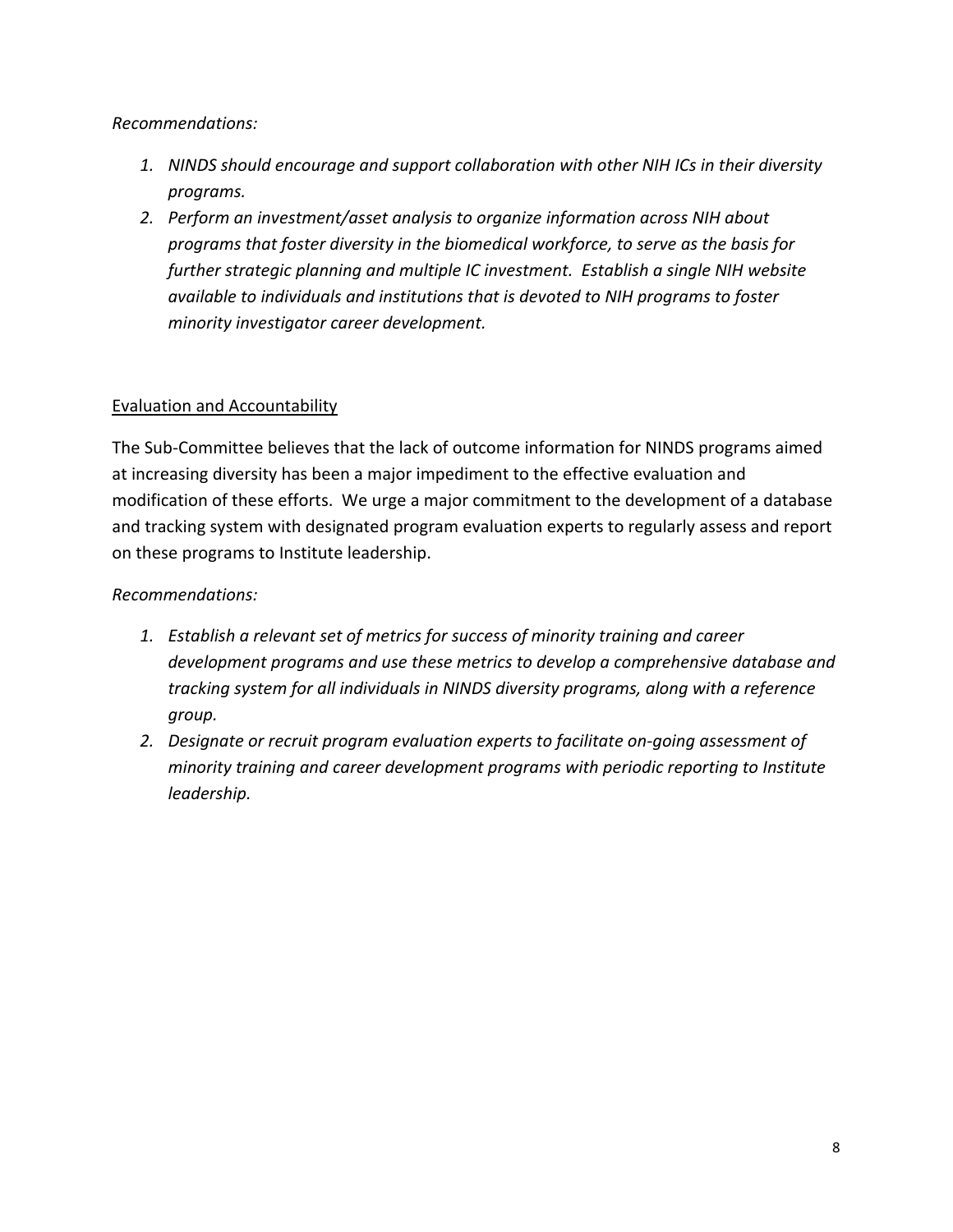# **GENERAL CONSIDERATIONS**

## Critical transitions in career development

 Identification of the career stages (high school, college, graduate or professional school, post‐ graduate training, first job, tenure and promotion, first grant) at which diversity of the potential neuroscience workforce decreases can help guide effective programmatic development. The available studies, as well as the experience and anecdotal knowledge of the sub‐committee members, suggest that there are barriers to diversity at each stage of career development. Ginther et al (2009), using national databases to compare racial and ethnic representation at different academic career stages, pinpoint the progression from high school to college and from college to graduate school as significant transitions at which diversity decreases. The data provided by NINDS on URM representation in pre‐doctoral and post‐doctoral NIH fellowship awards (NIH, Office of Extramural Research, 2009), a transition not addressed in the Ginther report, shows as well a sharp drop in the percentage of African‐Americans and Hispanics in the progression from pre‐doctoral to post‐doctoral training. Even after academic appointment, minority faculty progress less rapidly and successfully to tenured status than do their non‐ minority colleagues (Fang et al, 2000; Chronicle of Higher Education Almanac, 2009; Nelson and Brammer, 2010; Liu and Alexander, 2010).

 An in‐depth examination in 2009 of the role of race and ethnicity in hiring and subsequent career development at Massachusetts Institute of Technology (MIT) highlights many of the difficulties that URM faculty face at a major research university (MIT Report on the Initiative for Faculty Race and Diversity, 2010). As in many top-tier universities, the number of URM faculty hires at MIT is far below their representation in the general population and in the population of Ph.D. awardees. Moreover, the number of URM faculty who leave MIT within the first 3‐5 years after appointment is significantly higher than that of non‐minority faculty, suggesting that programs supporting the early career development of pre‐tenured faculty may be important for increasing the probability of ultimate success.

 Thus, the extant data demonstrate a continuing need for programs that foster minority career success at each stage in the development of an academic research career.

 *1. There is a continuing need for programs focused on increasing diversity at multiple stages of career development for neuroscience researchers.*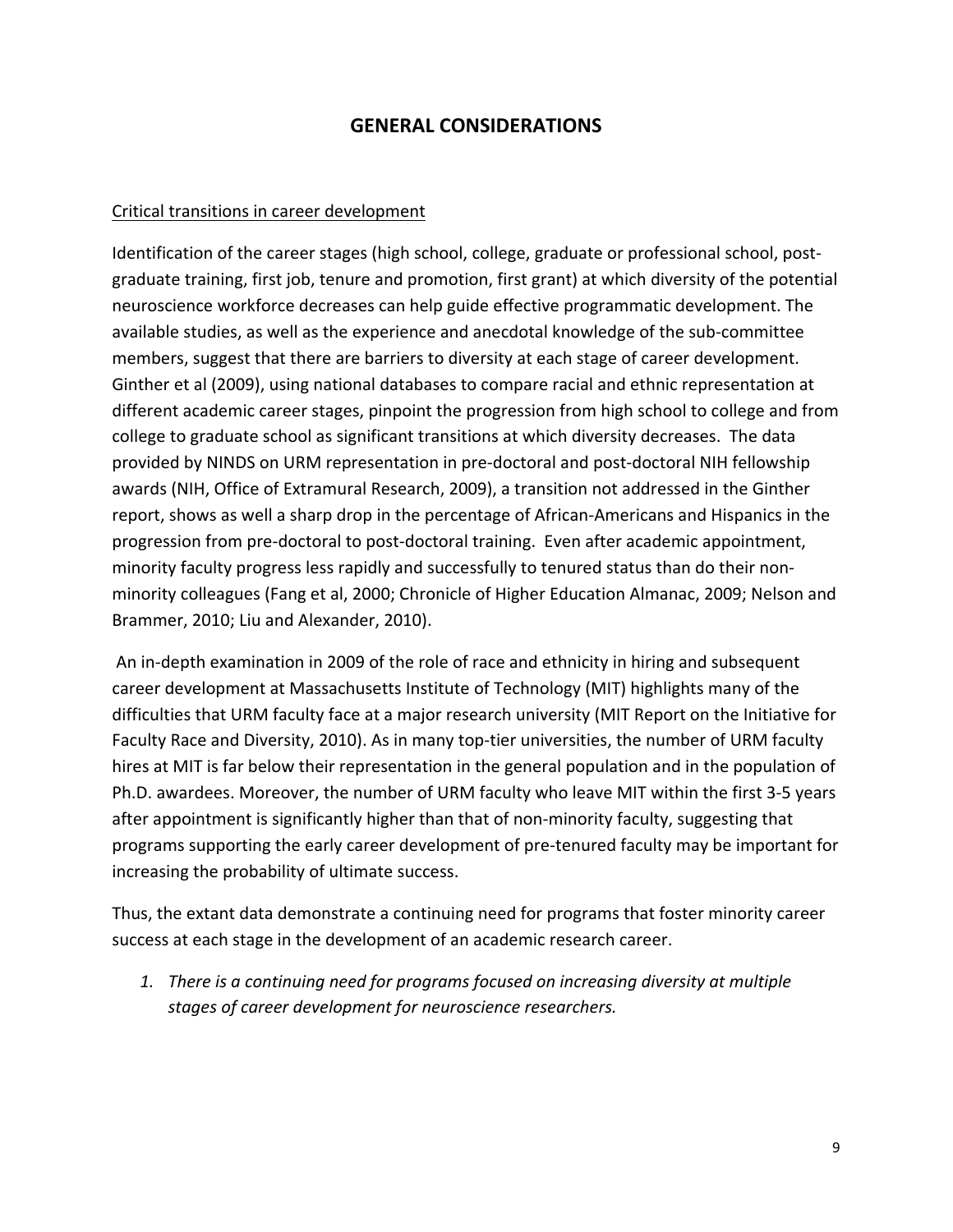## Multiple pathways and venues for minority scientific development

 The Sub‐Committee recognized that there are multiple pathways by which URM individuals may become neuroscience researchers or enter careers that support the biomedical enterprise in industry and education. After college, for example, they may earn graduate degrees in a variety of academic disciplines (biological sciences, social sciences, physical sciences or engineering) or professional degrees in medicine or related fields. The venues for training are also varied and can include small colleges, research‐intensive universities or professional schools. Among these, minority‐serving institutions (MSIs) play a special role as gateways for talented URM students.

 As a result of history, language and social constraints, many in our country grow up in relatively homogeneous racial or ethnic communities with distinctive cultures, where they are both isolated and protected from the larger society. These communities extend into institutions of higher education that have largely URM populations. Because of past discrimination, particularly in the South, the African‐American community has developed an extensive system of colleges, universities, graduate and professional schools that serve a predominately minority population. In the Hispanic or American Indian communities, public universities and graduate schools near relevant population centers serve a similar function.

 Many academically talented students who grow up within such homogeneous communities have the confidence and/or opportunity to make the transition into a majority institution at the time of college or graduate school. For others, however, a move at this early stage may be intimidating and daunting or they may lack the opportunity to make such a move. For these students, MSIs serve an important role in facilitating transition into the larger, global community of science. Ideally, students in such institutions benefit from a community that is culturally nurturing, but that participates fully and successfully in the larger world of science.

 URM students who enter majority, research‐intensive institutions as pre‐doctoral or post‐ doctoral trainees benefit from the rich intellectual environment and extensive research infrastructure that these larger institutions offer. URM students who choose this route, however, often face special challenges that need to be recognized and addressed. Committed mentorship, discussed below, is often a crucial factor in the success of these students and trainees.

 *2. The Sub‐Committee suggests that an effective program to increase diversity among neuroscience researchers must address the needs of individuals in both majority and MSI institutional settings. Programs for institutional strengthening are particularly needed in the latter venue. Both URM individual and MSI institutional support are important.*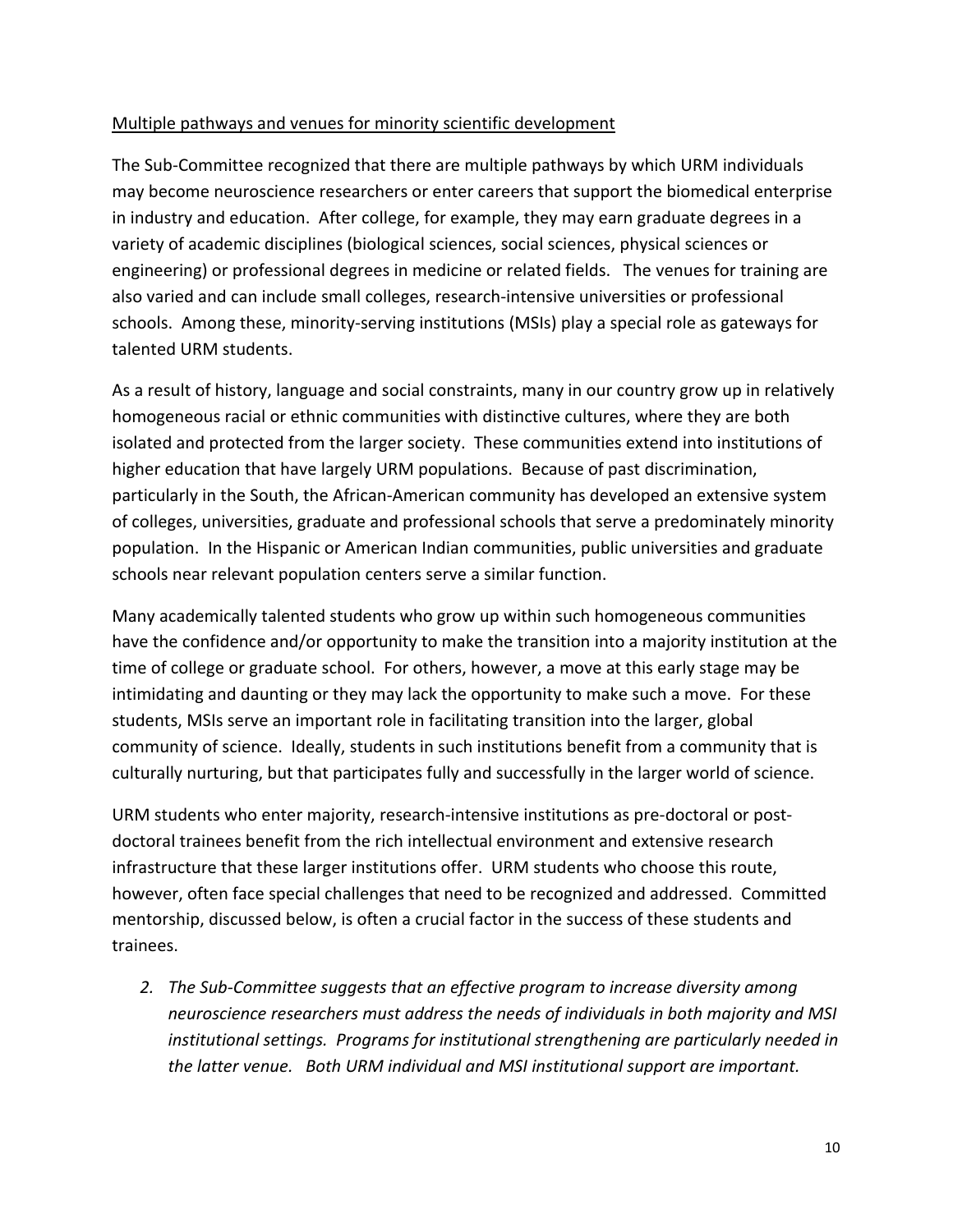### Mentorship

 A recurrent theme in Sub‐Committee discussions was the critical importance of mentorship in developing URM research careers. At every step along the career pathway, URM scientists report the importance of strong, consistent and encouraging mentorship (see, for example, Juarez, 1991). This theme also emerges in the MIT report as a critical factor in the success of URM faculty. Accordingly, the MIT report calls for more emphasis on mentoring junior faculty and addresses specific ways in which mentoring can be made more effective (MIT report, 2010, pp. 98‐100).

3. Programs for active, dedicated mentorship of URMs are needed at every level for both  *individuals and institutions. Programs for both individuals and institutions must include, and be accountable for, a plan for mentorship of their trainees and faculty.*

## Diverse careers contribute to the NINDS mission

 Reducing the burden of neurological disease requires individuals who conduct basic and clinical research, who work in industry to develop and deliver new therapeutic measures, who work in education at all levels, and who work in governmental and public outreach positions. Talented individuals in all of these positions are needed to both accelerate the pace of understanding neurological disease and to ensure that research findings yield the largest possible public health benefit. The training mission of the NINDS must therefore include preparing individuals of diverse backgrounds to enter the variety of career paths needed for the discovery, dissemination, and translation of research to the clinic, as well as preparing individuals to educate society at large about best practices in the identification and treatment of neurological disease.

 4. *The recognition that important contributions to neuroscience research are made by* those in a variety of research-related careers and in a variety of settings should inform  *both our expectations and our evaluations of outcome metrics for programs designed to increase diversity.*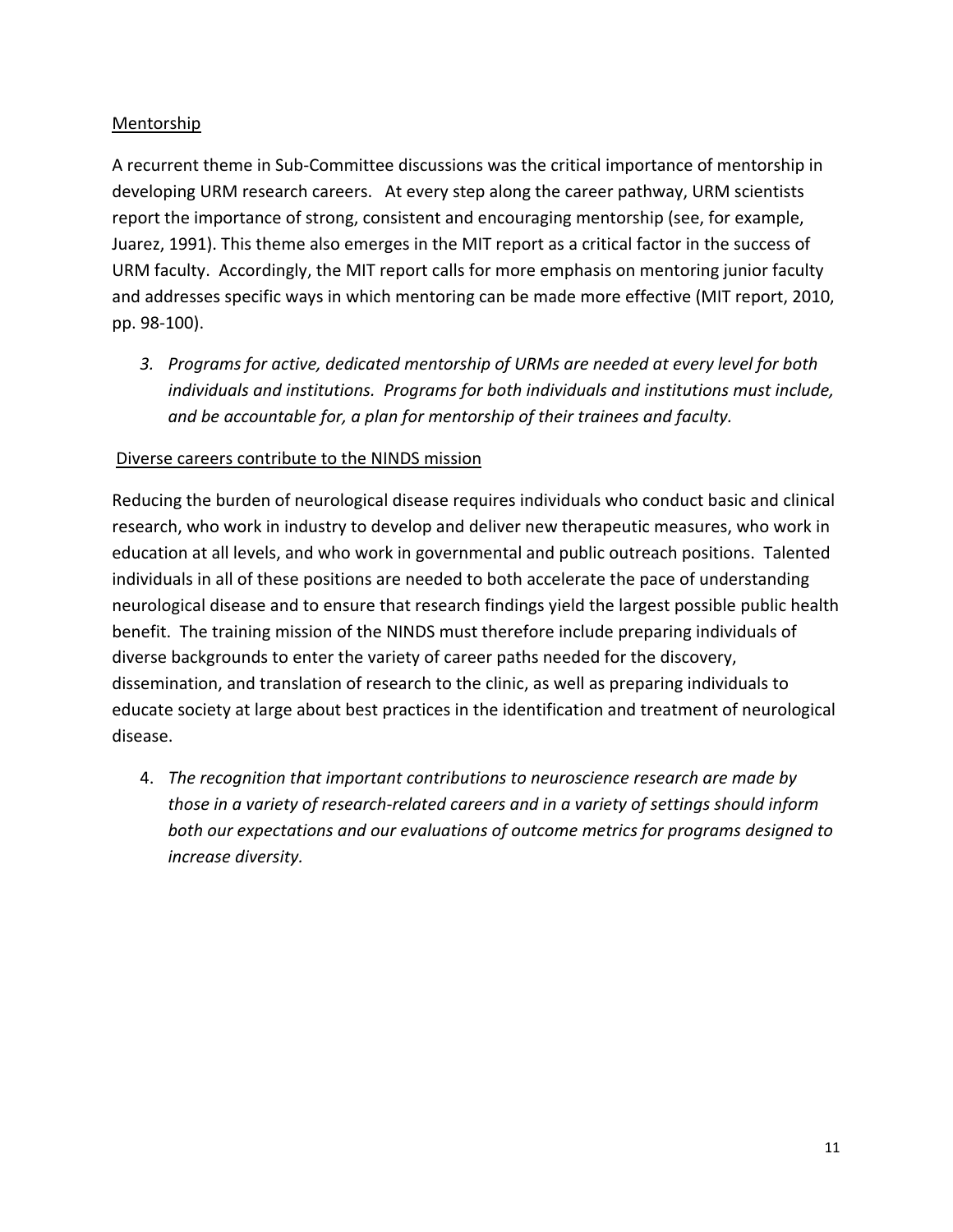# **FINDINGS AND RECOMMENDATIONS FOR NINDS DIVERSITY PROGRAMS**

#### **EXTRAMURAL PROGRAMS DIRECTED TO INDIVIDUALS**

## CURRENT PROGRAMS

# Kirschstein NRSA Pre‐doctoral Fellowship Awards to Promote Diversity in Health‐Related Research (F31)

 NIH Pre‐doctoral Fellowship Awards (now called Kirschstein Pre‐doctoral Fellowship Awards) to Promote Diversity were instituted by NIH in 1970 as an adjunct to the F31 Pre‐doctoral Fellowship Program. Recipients, who include underrepresented racial and ethnic groups, individuals with disabilities and individuals from disadvantaged backgrounds, receive up to five years research training leading to a Ph.D. or equivalent degree. Most ICs at NIH participate in this program. Applications are reviewed by a special emphasis panel at the Center for Scientific Review.

 NINDS joined the F31 Diversity Program in 1995 and the general F31 program in 2001. Over the period of 2000‐2009, NINDS made 89 awards through the Diversity F31 Program. For the last several years 10‐15 diversity fellowships per year have been awarded, constituting roughly 10‐ 15% of the total pre‐doctoral fellowship awards. The percentile scores and the percent of total applications awarded in the Diversity F31 Program are comparable to those in the overall program. The annual cost of the program in recent years has been \$0.5‐1.0 M. Because of the lag between pre‐doctoral training and appointment to a professional position, the small numbers of awardees to date, and the short lifetime of the program, the outcome data are scant. Analysis of the very earliest cohort from 1999‐2001, the only data available, shows that about 17% of the awardees have submitted an application for a subsequent grant, compared with 48% of the general awardees. The Sub‐Committee strongly believes that these awards are important and that they should be continued at the present level.

#### Research Supplements to Promote Diversity in Health‐Related Research

 These awards provide administrative supplements for up to two years to existing NINDS grants to support individuals from underrepresented backgrounds. The program supports individuals from high school to faculty level. NINDS currently makes about 40‐50 awards per year, about half of which are new awards and half continuing awards, mostly to pre‐doctoral and post‐ doctoral trainees. About 75% of applications are funded. The current cost of the program is \$2‐ 3 M per year. The Sub‐Committee recognizes this to be a valuable program, but is concerned about inadequate provision and accountability for mentorship and the absence of tracking data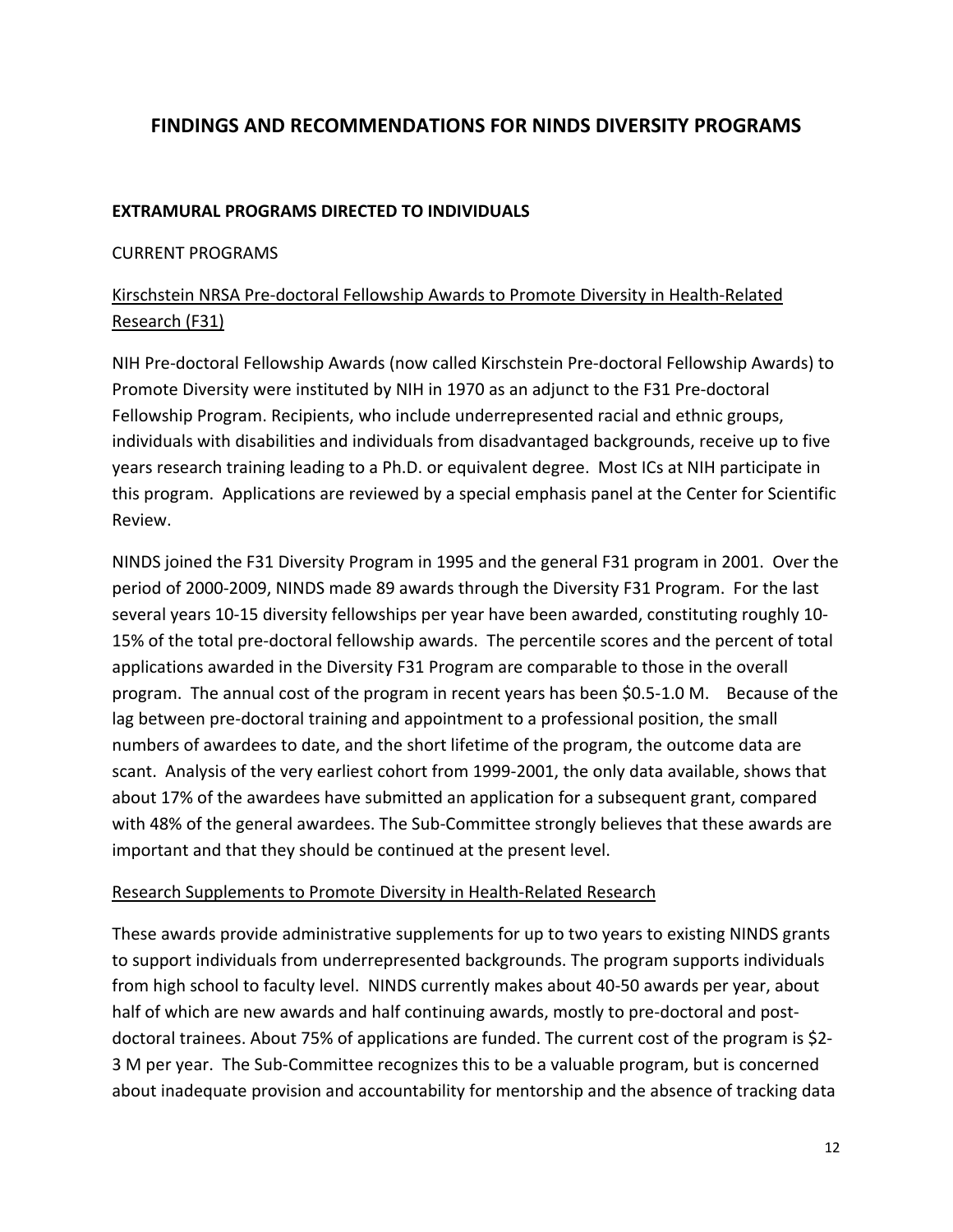that would permit assessment of the program's success. We urge that commitment to a specific program of mentoring and professional development, appropriate to the level of the individual, be an essential component of these awards to insure that awardees will have an experience that will help prepare them for the next stage in their careers. Applications should include a description of the mentorship that is planned and final reports evaluating the results of each award should be received from the trainee as well as the mentor.

#### Career Development Award to Promote Diversity in Neuroscience Research (K01)

 Diversity K01 Awards are an NINDS program to promote diversity among beginning faculty‐level neuroscience investigators. These are five‐year "transition" awards, intended to support individuals from underrepresented groups who are making the transition from post‐doctoral to junior faculty positions. The awards have a clear mandate for mentoring and career development. Since its initiation in 2003, the NINDS Diversity K01 program has made 23 awards (2‐5 per year through 2009). Most of the awardees (20) have been African‐American or Hispanic; three have disabilities; and one was a Pacific Islander. Eight trainees have finished the program; seven of the eight have taken research positions, six in academia and one in industry. Although long‐term evaluation is not yet possible, a number of the awardees have received other NIH funding during or immediately after the award period. For reasons that are not clear, the awardees have been mostly in clinical departments. We noted that few of the awardees had tenure‐track or equivalent positions, suggesting a lack of institutional commitment to the individual. The Sub‐Committee strongly recommends continuation of this important program, but suggests that it be expanded to include a broader range of scientific activity, with close examination of the institutional commitment to ensure optimal career development.

### Collaborative Neurological Science (CNS) Awards (S11)

 This program, initiated in 1995, is meant to encourage joint research between junior faculty at MSIs and senior scientists from majority institutions who have NIH or equivalent support. Over the fifteen year history of the program, 12 collaborative projects have been funded. The results have been mixed. Based on publication records and subsequent success in grant awards, the early awardees (pre‐2000), with one exception, have been less successful than more recent ones, partly because of the relative weakness of the awardees and partly because of the lack of institutional support. Even so, of the nine awardees who have completed the program, two have NIH support and two others have attracted major support from private sources. One current awardee has an application under consideration at NIMH. All of the recent awardees have multiple publications, many in high quality journals (PNAS, J. Physiol., J. Neurovirol.) and are working with excellent collaborators. All recipients from the MSIs have progressed to tenured positions. The Sub‐Committee felt that in spite of its early difficulties, the CNS program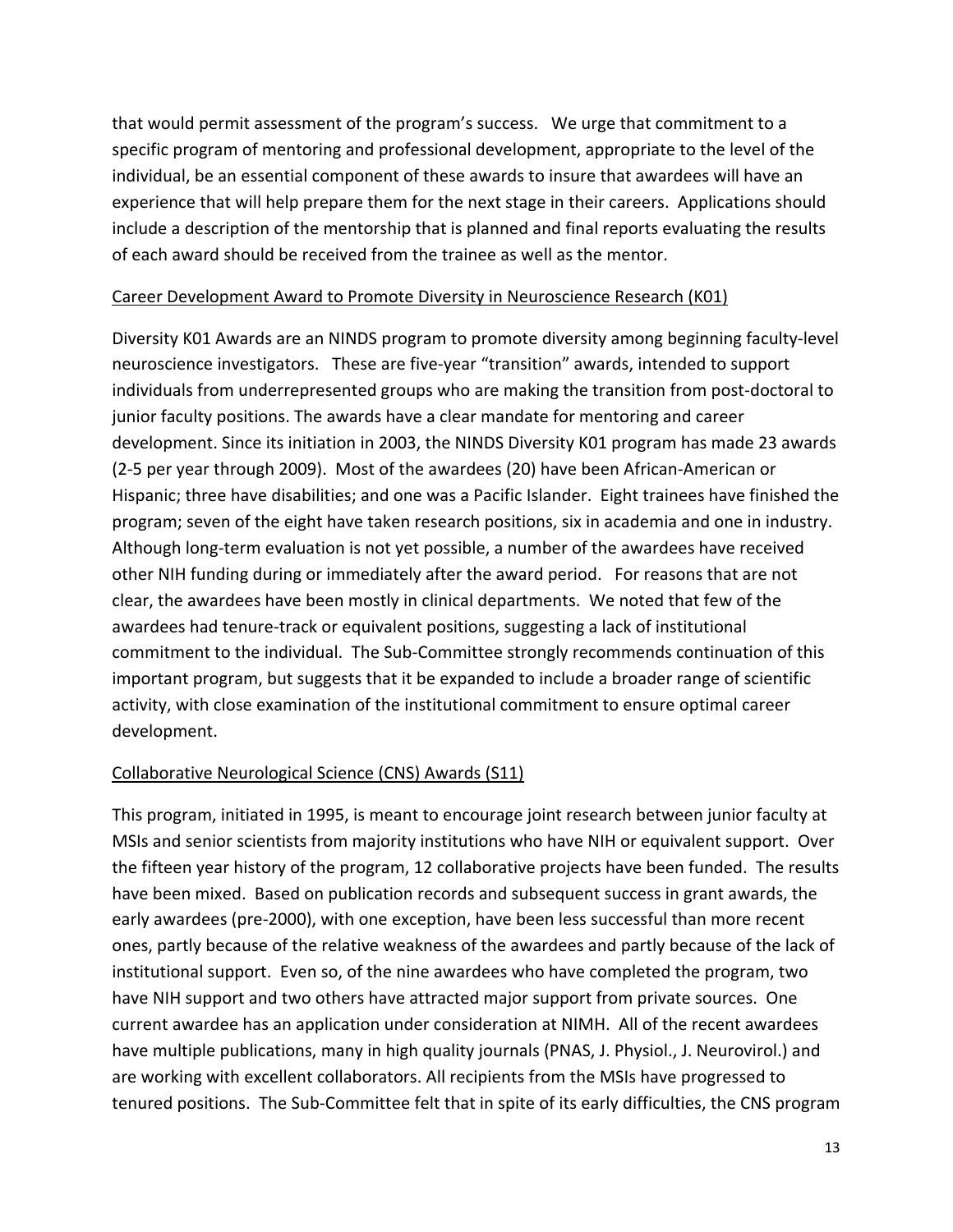can play an important and valuable role in the early career development of investigators at MSIs and should be continued. We urge continued attention to the quality of the candidates for this award, the commitment of their collaborators and to their institution's ability to support their research.

# *Recommendations:*

- *1. Continue the Diversity F31 Awards, the Administrative Supplements and the CNS Awards at their present levels. The Administrative Supplement Awards should be linked explicitly to provisions for strong mentorship and enrichment in addition to the opportunity for laboratory experience.*
- 2. Increase the number of K01 awards and give them a broader scientific scope. We also  *suggest an increased emphasis on institutional support for prospective awardees.*
- 3. We recommend that NINDS invest resources to track the career paths of prior awardees  *in these programs, and develop and implement immediately an effective plan for monitoring and tracking all future awardees.*

# NEW NINDS PROGRAM FOR INDIVIDUALS

 The Sub‐Committee noted a sharp difference between the racial and ethnic proportions for NIH‐wide pre‐doctoral and post‐doctoral fellowships for African‐American and Hispanic trainees. From the period FY 2000 ‐ FY 2008, NIH‐wide, 15% of the F31 (pre‐doctoral) awardees are African‐American and 17% Hispanic, whereas only 1.3% and 3.2% of the F32 (post‐doctoral) awardees are African‐American and Hispanic, respectively. These figures suggest that support for URM training falls off at the critical transition from graduate student to post‐doctoral fellow. Thus we strongly urge NINDS to consider establishing an F32 Diversity Program for post‐ doctoral fellows. The program could easily be modeled on the Kirschstein F31 Diversity Awards, with provision for strong and accountable mentoring as an integral part of the program. Such a program would not only aid URM post‐doctoral candidates directly, but the possibility of funding would increase their attractiveness to post‐doctoral advisors and thus increase post‐ doctoral opportunities.

# *Recommendation:*

 *4. Establish an F32 Diversity Program for Post‐Doctoral Fellows.*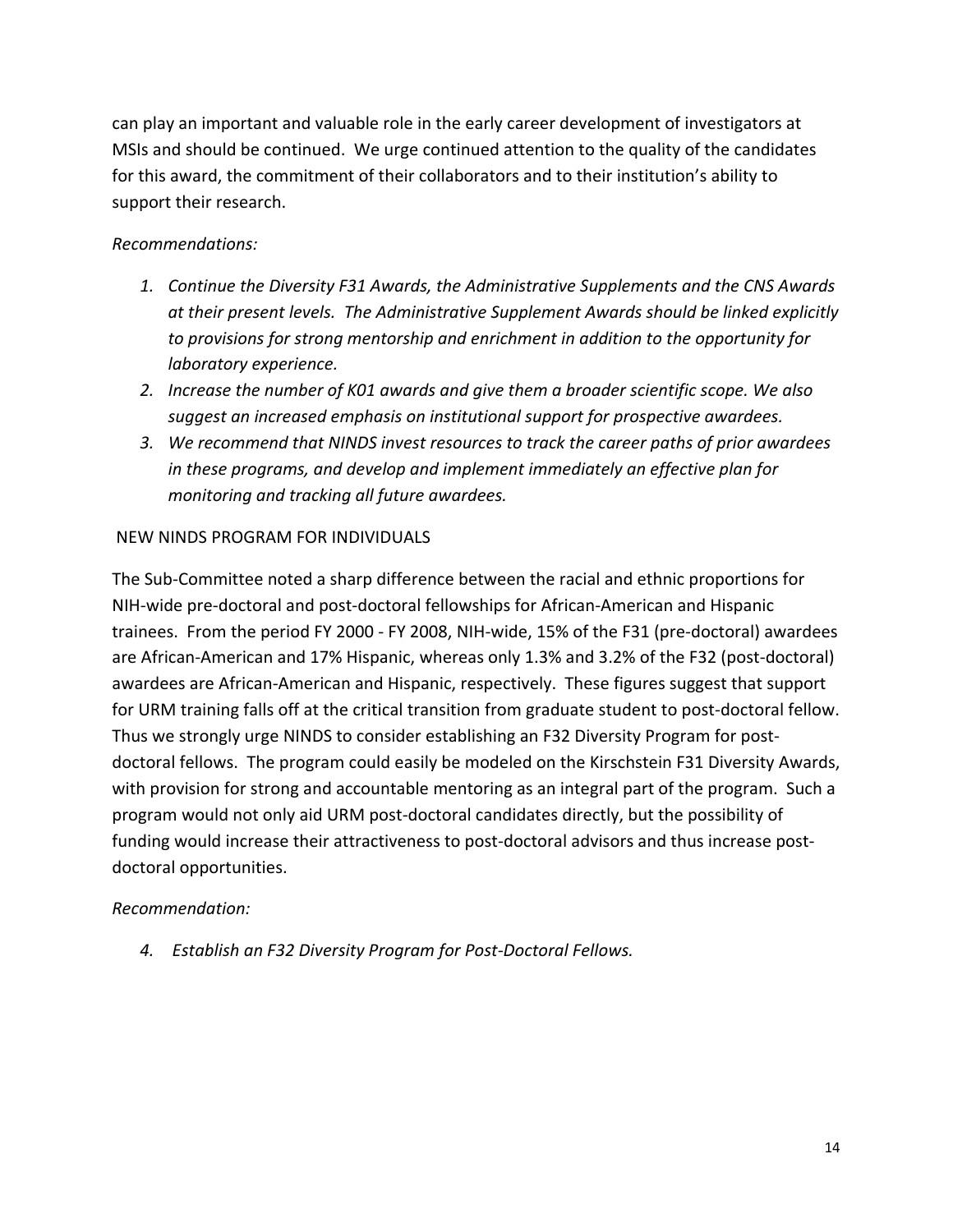## **EXTRAMURAL PROGRAMS DIRECTED TO INSTITUTIONS**

#### CURRENT NINDS INSTITUTIONAL PROGRAMS

### Post‐doctoral Training Program for Institutions (T32)

 The T32 award program is a major mechanism for training of pre‐doctoral candidates during the first two years of graduate school and is the principal NINDS instrument for supporting post‐doctoral training. The T32 program is not specifically targeted for diversity, but the requirements that funded programs implement effective strategies to recruit diverse trainees influence diversity efforts in neuroscience at the post‐doctoral level at majority institutions. In spite of these efforts, an Institute of Medicine report found that URMs occupy a diminishing percentage of an increasing pool of T32 training positions. As the total number of training positions on T32 grants in the US increased from just above 14,000 in FY 2001 to approximately 15,000 in FY 2003, the percentage of URMs declined from 16.7% in FY 2001 to 15.8% in FY 2003.

 NINDS currently requires T32 applicants to demonstrate a commitment to recruiting URM trainees. Because the number of URM Ph.D.s is relatively small, most post‐doctoral programs document their efforts, but ultimately take the position that, despite these efforts, they are unable to find suitable candidates. The Sub‐Committee strongly believes that this is no longer an adequate response. There are now a number of well‐established examples of outstanding programs that are successful in attracting qualified minority trainees. We thus believe it is possible for institutions with will and commitment to find and attract qualified minority fellows. We strongly recommend that NINDS require both a demonstrated record of success in diversity for the institution's training programs and a successful program of mentorship as a necessary precondition for receiving an award. The institution's success in recruiting both pre‐doctoral and post‐doctoral URM trainees will be taken as evidence of its commitment to the diversity goals of the program.

## *Recommendation:*

 *1. Require that NINDS T32 awardees have a demonstrated record of success in diversity and that structured mentorship be an integral part of the training program.*

# Neuroscience Scholars Program (R25)

 The Neuroscience Scholars Program (NSP) is a three‐year fellowship administered by the Society for Neuroscience (SfN) for diverse undergraduate, graduate, and post‐doctoral students in neuroscience. The NSP provides SfN annual meeting travel assistance, funds for enrichment opportunities, SfN meeting and membership benefits, and mentoring. The NSP began in 1981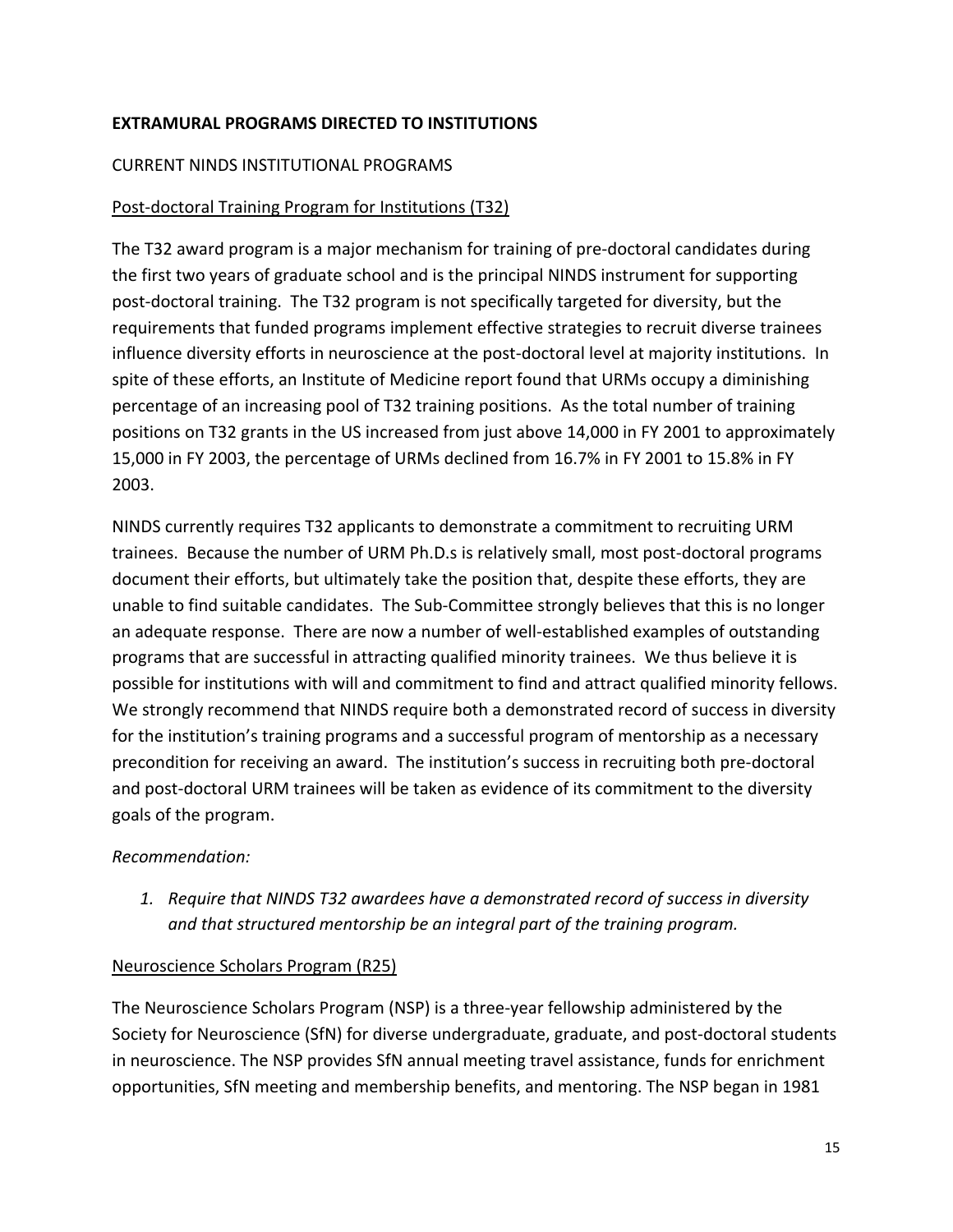and is funded by an R25 from NINDS (Erich Jarvis, P.I.). This year, the program attracted a record number of applicants (102), a 50% increase over any previous year. The program has supported over 500 trainees, and a number of graduates are now in academic positions throughout the country. SfN is currently tracking former awardees and will be able to provide better assessment measures in the coming year. The Sub‐Committee strongly supports continuation of this award.

# Specialized Neuroscience Research Program (SNRP) (U54)

#### *Background*

 The SNRP initiative began in 1998 as a collaboration among NINDS, the National Center for Research Resources (NCRR) and the National Center on Minority Health and Health Disparities (NCMHD). The SNRP's purpose is to strengthen neuroscience research at medical and graduate institutions serving underrepresented cultural or racial minorities. The awards have been made under a cooperative agreement mechanism, with continuous monitoring by NINDS which assumes administrative responsibility for the program. The original intent was to help develop centers of excellence in neuroscience research at MSIs. Critical to the original aim was to help young investigators develop strong, independent, competitive research programs that would lead to R01 success. There are currently SNRPs at 12 MSIs. The URMs served by these institutions include African‐American, Hispanic, Native American and Pacific Islander populations.

 As the SNRP initiative developed, a two‐phase system of five‐year cycles was introduced, in which the first phase focused on strengthening critical research infrastructure, fostering collaborations, supporting young investigators prior to R01 application and developing training. The second phase emphasized scientific and programmatic performance leading to competitively funded awards, often with a programmatic emphasis. Each SNRP has a Scientific Advisory Committee (SAC) and a Program Advisory Committee (PAC) which, along with personnel from the NINDS Office of Minority Health and Research (OMHR), oversee the program. Progress in each program is tracked through a mutually‐agreed upon timeline with specific objectives.

### *Evaluation and recommendations for changes*

 The Sub‐Committee is quite familiar with the SNRP programs as most of our members have been associated with one or more SNRP programs as trainees, faculty, or as PAC or SAC members. The Sub‐Committee is supportive of the SNRP program and believes that it has been extremely valuable and effective overall. One of our members described their participation in the SNRP program as "career‐changing".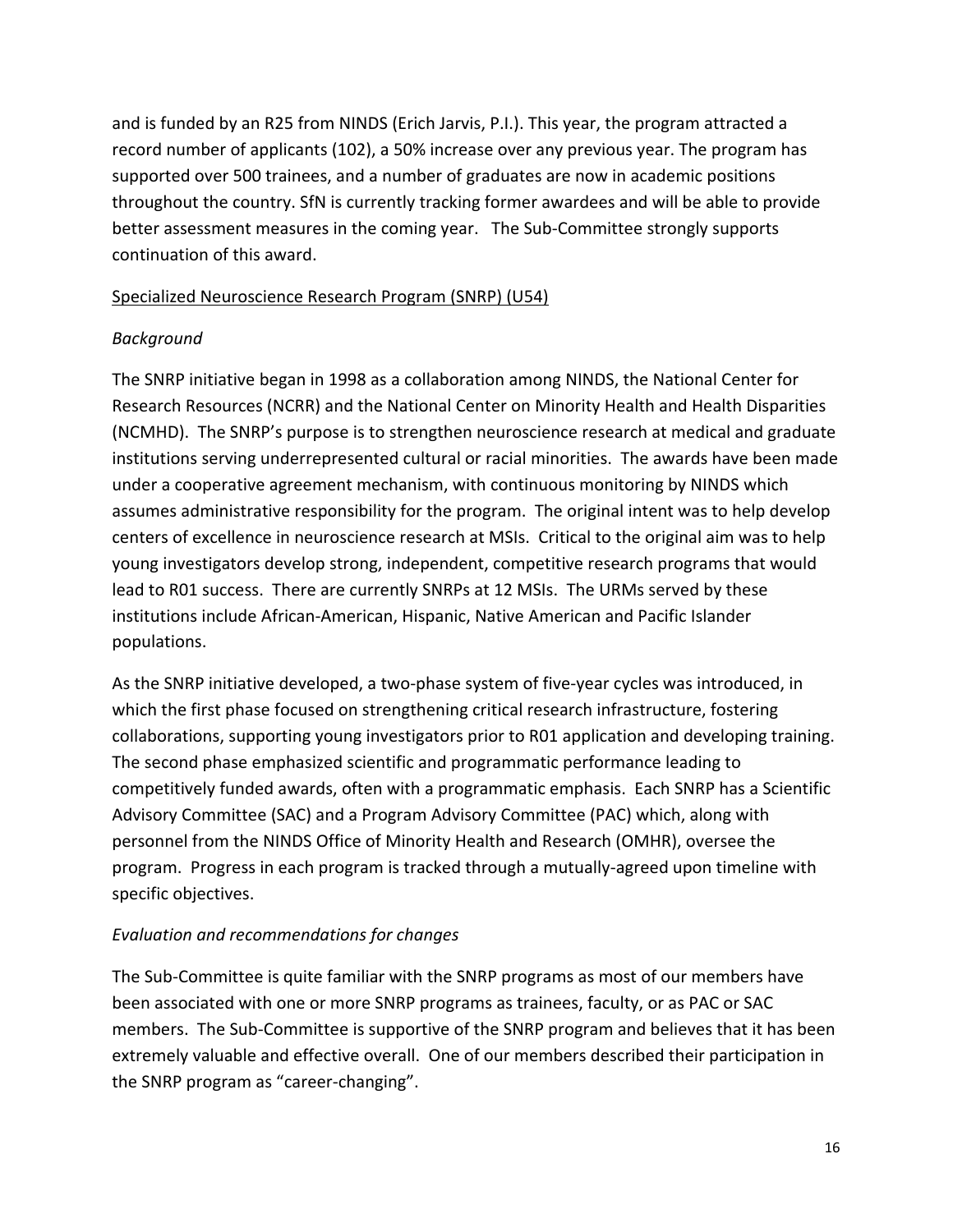Nevertheless, the Sub‐Committee has a number of serious concerns about the program and proposes a series of recommendations that we believe are essential to its continuing success. First, based on several criteria (publication record, grant success, composition of the SAC and PAC), there appears to be a wide range in quality of the individual SNRPs. SNRP programs with strong and effective leaders and committed institutional support have achieved excellent faculty and trainee publication records, and have fostered the development of young investigators who go on to R01‐funded careers. These SNRPs have often nucleated broad neuroscience programs that can recruit excellent young faculty in competition with research‐ intensive institutions. In some cases, the research centers arising from SNRP programs have also become centers of graduate and undergraduate training for minorities. Other programs have been less successful, through lack of effective leadership, institutional support, or weak advisory committees. We recommend that the overall quality of the SNRP program be strengthened by decreasing the number of awards and focusing on those institutions that are the most successful. One of our members remarked that this was an entirely natural process: after a period of synaptic growth during early development of the program, it is now time for some synaptic pruning.

 A second concern is that the NINDS SNRP program has been burdened with too many missions. In particular, the assignment of responsibility for health disparities to the Office of Minority Health and Research has sometimes resulted in pressure on SNRPs to focus inappropriately on issues related to minority health. In some instances, this has worked at cross‐purposes to the original intent to build centers of research excellence without regard for particular programmatic emphasis. Although MSIs may often choose to give institutional priority to health disparities, an expectation by NINDS that research at these institutions should be focused on health disparities is not appropriate and can be counter‐productive to ultimate success.

 A third concern is that the structure and policies that NINDS has imposed on the institutions have not always supported the original goals of the program. For example, SNRP faculty who obtain an R01 should NOT be required to relinquish their SNRP position unless there is scientific overlap. SNRP faculty also should be expected to present posters, give presentations, or otherwise engage with their peers at national or international scientific meetings. Although the national SNRP meetings are valuable, they do not substitute for a major national or international meeting. The ultimate intent of the program must be to facilitate the entry and full participation of young faculty at MSIs into the larger world of contemporary neuroscience.

 We thus suggest that NINDS reformulate and refocus its commitment to its original purpose of the SNRP initiative: to develop centers of research excellence in neuroscience at MSIs. All other goals should be subsidiary to this one.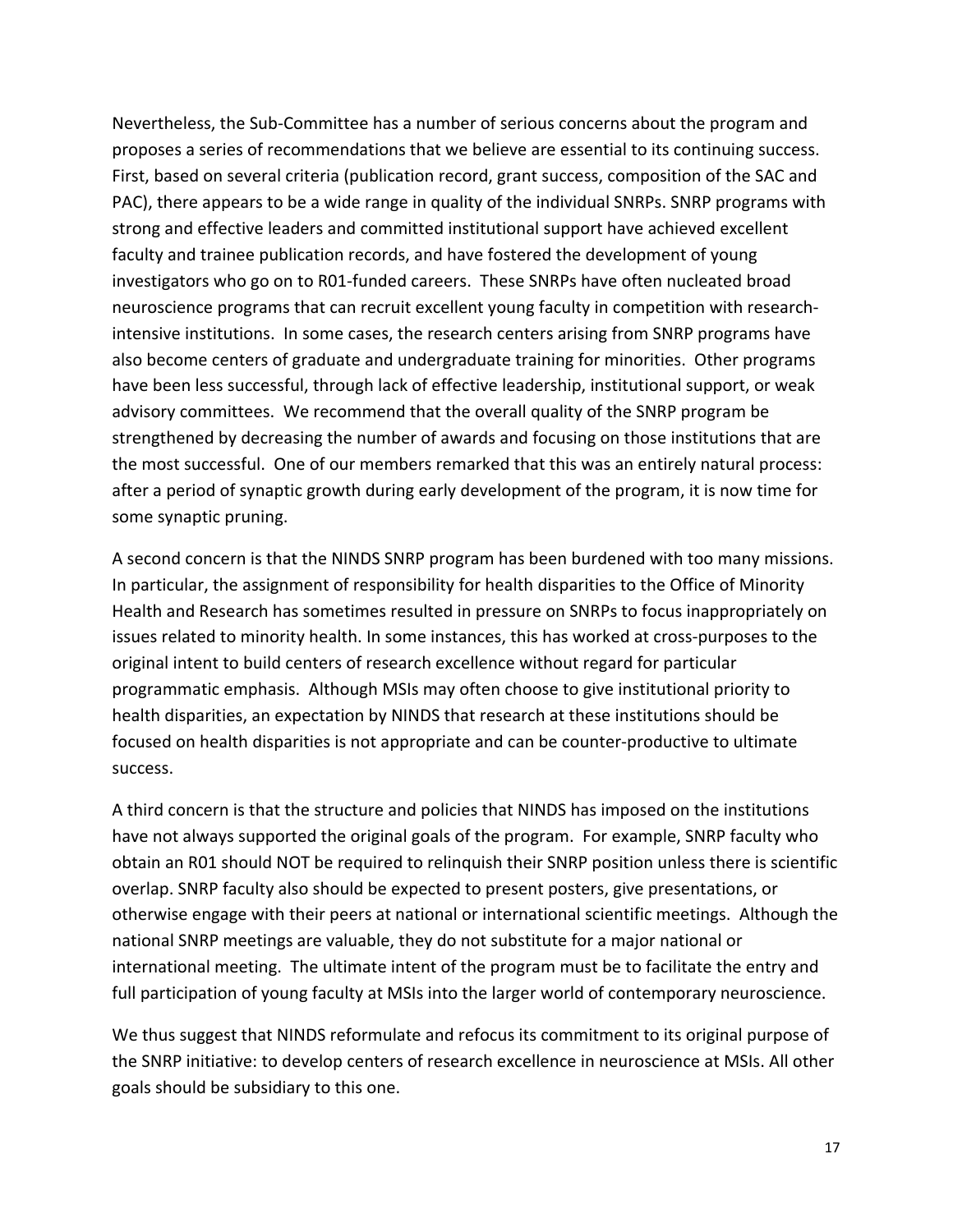Finally, we suggest that the desired developmental pathway for the SNRP programs be expanded and reconfigured to reward success at each stage. The ultimate aim should be a strong research center with multiple R01s and other competitive grants. In the initial phase, institutions need to establish effective leadership, recruit strong SACs and PACs, build infrastructure and support pilot projects. The second phase should emphasize competitive grant funding for individual projects and investigators. Success at this stage, however, should not signal the end of SNRP support, as this is one of the most vulnerable points along the road to building a strong center.

 First, if an individual, particularly a minority individual, is successful in getting an R01 they immediately become a target of recruitment from other institutions. Second, as grant dollars awarded to an institution increase, the need for administrative and other research infrastructure also increases. MSIs are rarely research‐intensive, and often are not well‐ equipped to handle the increased research administration load. We thus suggest that a third stage of SNRP support be added to provide funds that can be used for administrative support, new pilot projects, one‐time faculty recruitment costs, seminars, graduate student recruitment and other needs for which dollars are short, especially at MSIs. At this relatively mature stage of development, we recommend that the program director, after appropriate consultation with the PAC, be given wider discretion in the allocation and use of funds. Award and continuation of these funds should be contingent upon continuing R01 or other research awards. With continued growth, a SNRP program should ultimately be able to win a P30 or other award for support of infrastructure, though it is understood that this outcome may take 10‐15 years to achieve.

 In addition, the Sub‐Committee recommends that successful SNRPs be offered the opportunity to apply for an optional component in Phase II and/or Phase III applications that would support teaching programs for undergraduate, graduate and/or post‐doctoral training as determined by institutional needs and opportunities. A strong center of neuroscience research in an MSI offers an unusual opportunity to recruit young minority students to the field of neuroscience through classroom teaching and laboratory experience. Support for such programs could be an effective and strategic way of amplifying the impact of the SNRP programs on diversity in neuroscience research.

### *Recommendations:*

- 2. Decrease the number of SNRP awards so that NINDS investment can focus on the most *successful programs.*
- 3. Refocus the SNRP initiative on the original goal of the program: to develop centers of  *research excellence in basic and/or clinical neuroscience at MSIs.*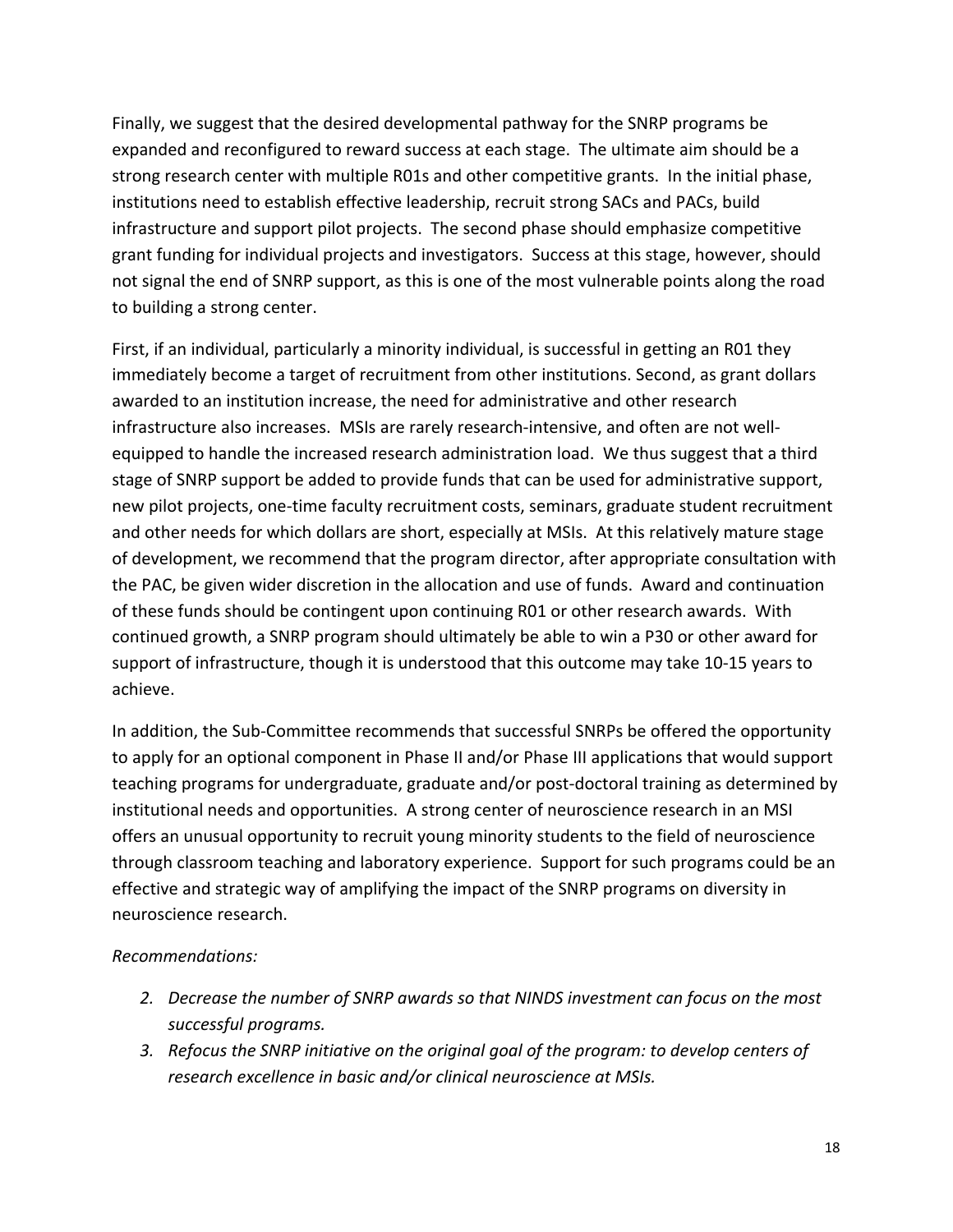- *4. Redefine the policies, anticipated pathway and expected milestones of the SNRP program to accommodate different stages of growth and to reward success.*
- 5. Require strong leadership and a strong SAC as prerequisites for a SNRP award.
- *6. Allow SNRP programs that are sufficiently mature to add a teaching or educational component to their activities to attract minority students to neuroscience research.*

### NEW NINDS PROGRAM FOR INSTITUTIONS

 Although the support of diversity in basic science is well developed at NINDS, the support of diversity in clinical research, equally important, has received less attention. We propose that NINDS consider funding institutional training programs whose purpose is to train early career clinical investigators in health disparities‐related neuroscience research. The training could be at any qualified institution, including, but not limited to, MSIs. The program could be carried out in collaboration with NCRR through the Clinical Research Education and Career Development (CRECD) Program or with other NIH institutes focused on research in brain and behavior, as appropriate.

#### *Recommendation:*

 *7. Consider establishing an initiative to support training programs for early career clinical investigators in health disparities‐related neuroscience research at qualified institutions, including, but not limited to, MSIs.*

#### **DIVERSITY IN THE NINDS INTRAMURAL PROGRAM**

 Although not explicitly in our original charge, the Sub‐Committee decided to include the NINDS Intramural Program in its report. With 48 faculty‐level investigators and 270 pre‐ and post‐ doctoral trainees, the NINDS represents one of the major research and training centers for neurological sciences in the country, and its policies and programs may be expected to exert considerable influence in minority career development. The diversity record of the NINDS Intramural Program is remarkably bifurcated. On one hand the Summer Internship Program (SIP) has been one of the most successful programs at NIH in promoting diversity in the scientific workforce (Garnett, 1993). Apart from the SIP, however, there seems to be little evidence of an institutional commitment by the NINDS Intramural Program to promoting diversity. Although there are scattered individual efforts, there is no organized program at NINDS to encourage and support recruitment of URM individuals as faculty or as pre‐ or post‐ doctoral trainees into the Intramural Program nor is there provision for mentorship of those who are admitted into the program.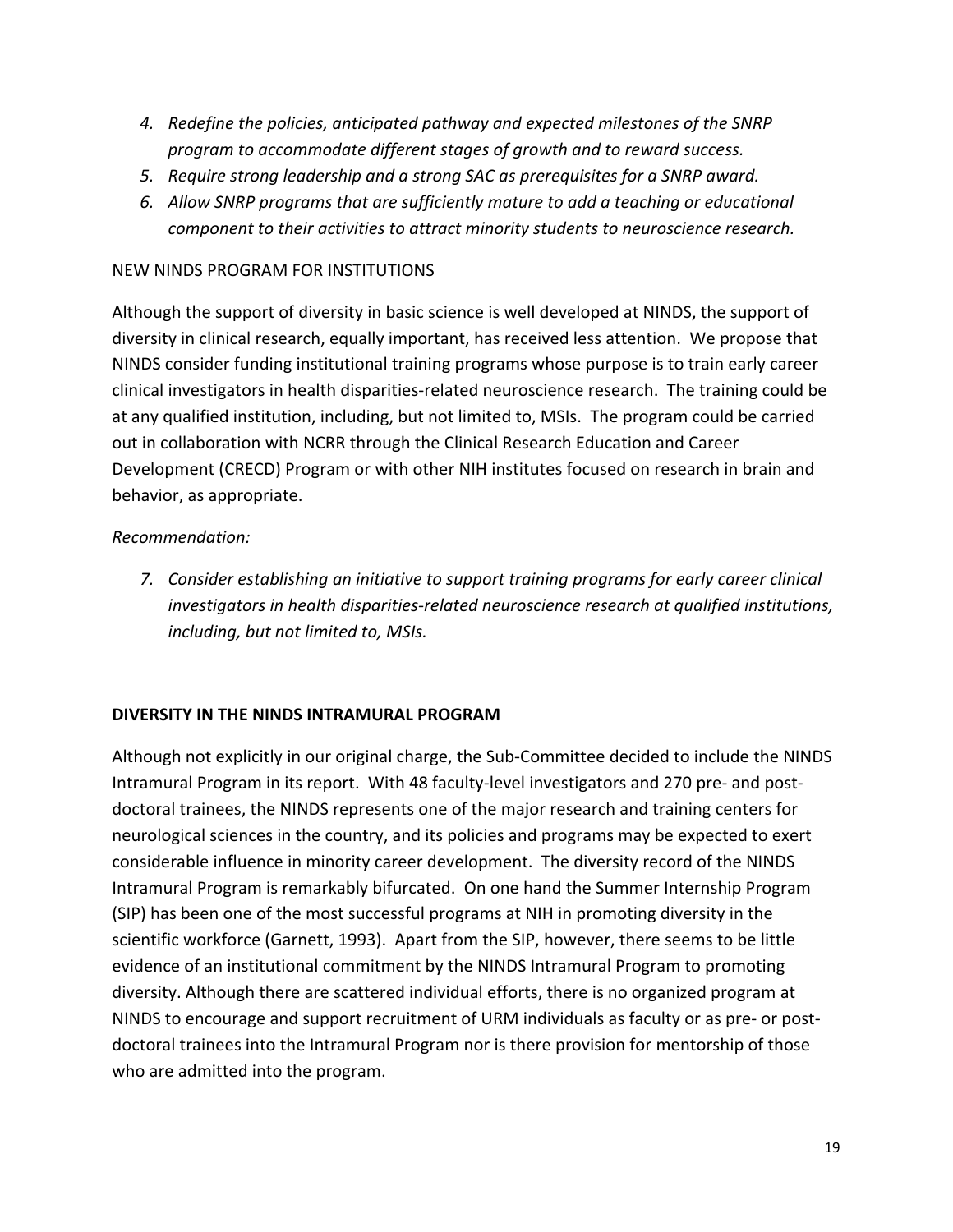## NINDS Summer Internship Program in the Neurological Sciences

 The SIP originated in the early 1980s as a program to recruit outstanding students at the high school, college and graduate or professional level into the neurosciences by providing summer research opportunities in NINDS laboratories. Under the dedicated and effective leadership of Levon Parker and Drs. Dale MacFarlin and Joseph Gibbs, the program from the outset had a strong emphasis on quality and on diversity outreach. Outstanding students were recruited at both majority and minority institutions through visits, by cultivating faculty who referred their best students, and through workshops at the Society for Neuroscience meetings. As a result, the program has always had a significant component of African‐American, Hispanic, disabled and, more recently, Native American students. For example, the current class (summer, 2010) of 70 students has 8 African‐Americans, 4 Native Americans 4 Pacific Islanders and 3 Hispanic students. In the 1990s the NINDS SIP became the model for other NIH training programs under the Office of Education (now known as the Office of Intramural Training and Education). As Director of Intramural Research, Dr. Story Landis instituted a required program of mentorship in which each student has a preceptor.

 Over the years, the SIP has provided a quality research experience for an estimated 2 ‐ 3,000 students, with many returning for a second or third summer. Many of the SIP trainees have gone on to highly successful academic and/or biomedical careers in neuroscience (see, for example, http://www.ninds.nih.gov/jobs\_and\_training/summer/where.htm). One flaw in this otherwise outstanding program has been the failure to keep systematic records and follow‐up data that would allow systematic assessment of effectiveness. The program has fostered a large number of success stories, however, in which minority individuals give strong credit to the importance of the program in influencing their careers (see above). The Sub‐Committee strongly supports continuation of the SIP and urges that particular attention be paid to tracking career outcomes of participants. We also urge that in addition to dedicated staff, the SIP have specified NINDS faculty leadership.

## NINDS Faculty and Pre‐ and Post‐doctoral Trainees

 The representation of URMs (and of women) among the senior and tenure‐track investigators at NINDS lags that of NIH overall. Thus, among 49 senior and tenure‐track investigators, there are two Hispanic individuals (4%) and no African‐Americans or Native Americans. Notably among 11 NINDS tenure‐track investigators there are no URMs. Comparable tenure‐track figures for all of NIH are approximately 1% African‐American and 3% Hispanic. (The figures for women are particularly striking. Only 12% of investigators at NINDS are women, compared to 22% at NIH overall; for tenure‐track investigators, the figures are 18% and 33%, respectively). In particular, the relative lack of racial, ethnic and gender diversity among NINDS tenure‐track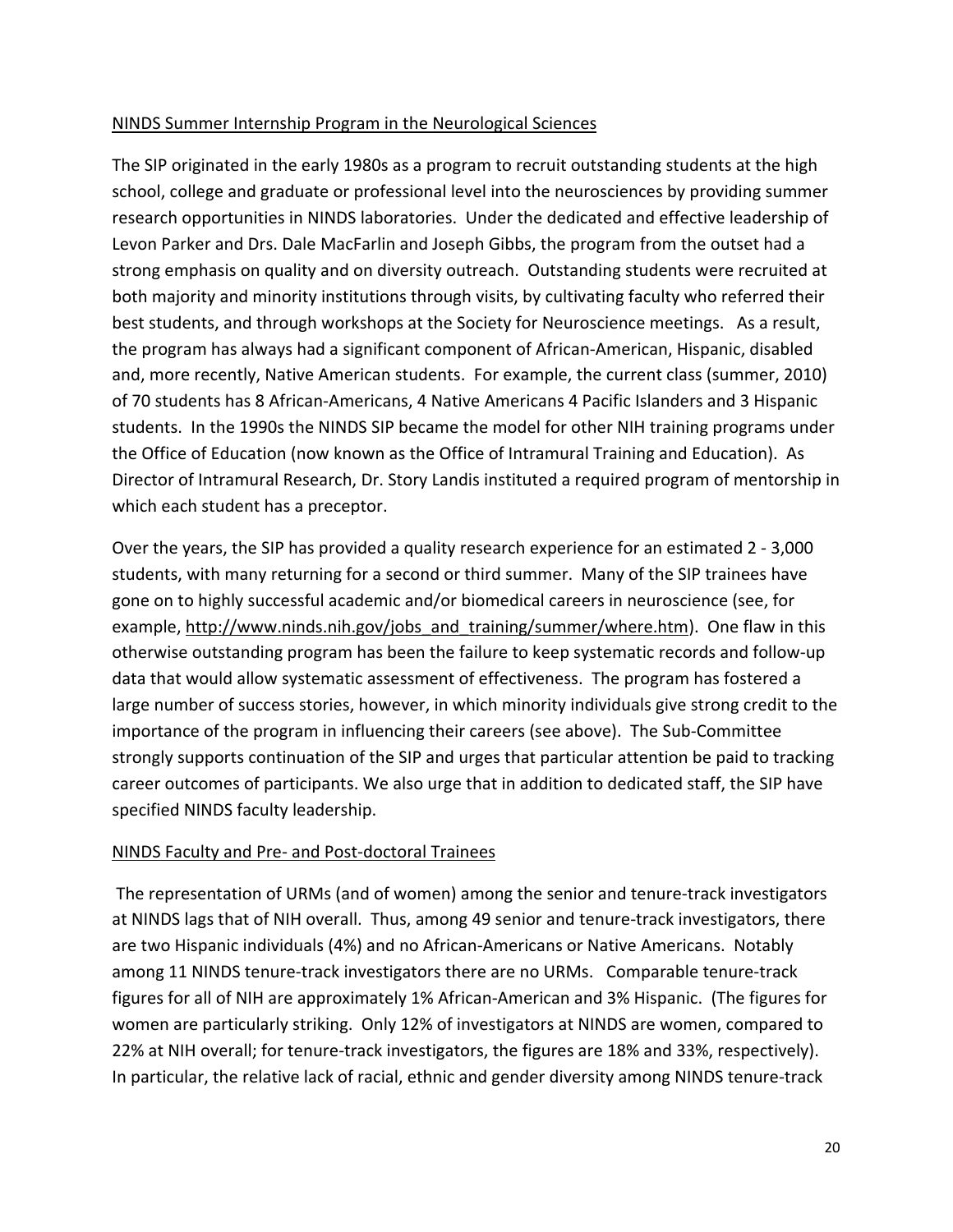investigators is discouraging, as it means that little change in the overall make‐up of NINDS intramural investigators will occur in the near future.

 With respect to trainees, 5 of 33 graduate students (15%) and 16 of 237 IRTAs and post‐ doctoral fellows (7%) are URM individuals. Comparable figures for NIH are unavailable. Curiously, although NIH requires institutional applicants for T32 grants to provide data on the racial and ethnic background of its post‐doctoral applicants and fellows, NINDS does not keep such records. (The data given above were developed specifically in response to the request of the Sub‐Committee). One of our members remarked that on the basis of its diversity program, the NINDS Intramural Program would not qualify for a T32 award.

 The Sub‐Committee believes that a more explicit and coordinated commitment by the NINDS Intramural Program to minority training and career development could have major impact. Specifically, we recommend that one or more current NINDS faculty be given responsibility for developing an active recruitment and mentoring program for URMs. Coordination with SIP, with other ICs and with the diversity efforts in the Extramural Program would enhance these activities.

# *Recommendations*:

- *1. Continue the highly effective Summer Internship Program. An NINDS faculty member* should be added to the leadership of the program and the subsequent careers of trainees  *should be tracked for purposes of program evaluation.*
- *2. The NINDS Intramural Program should make minority research training and career development a clear priority and should develop an Institute‐wide program, under the direction of NINDS faculty, to recruit and mentor minority trainees at the pre‐doctoral, post‐baccalaureate, post‐doctoral and investigator levels.*
- 3. Establish an Institute-wide database as part of the diversity program development that  *would track SIP students, intramural trainees and faculty and provide the basis for program assessment.*
- *4. Wherever possible, coordinate these programs with extramural diversity efforts.*

# **INTERNAL ADMINISTRATION OF NINDS DIVERSITY PROGRAMS**

 NINDS programs in diversity and health disparities are overseen and coordinated by the Office of Minority Health and Research (OMHR), under the leadership of Dr. Al Gordon, Associate Director. The OMHR has four scientific staff and includes both M.D. and Ph.D. members. The Office was originally established in 1999 as the Office of Special Programs in Neuroscience, with responsibility for the SNRP initiative and other diversity programs. In 2001, the Office was also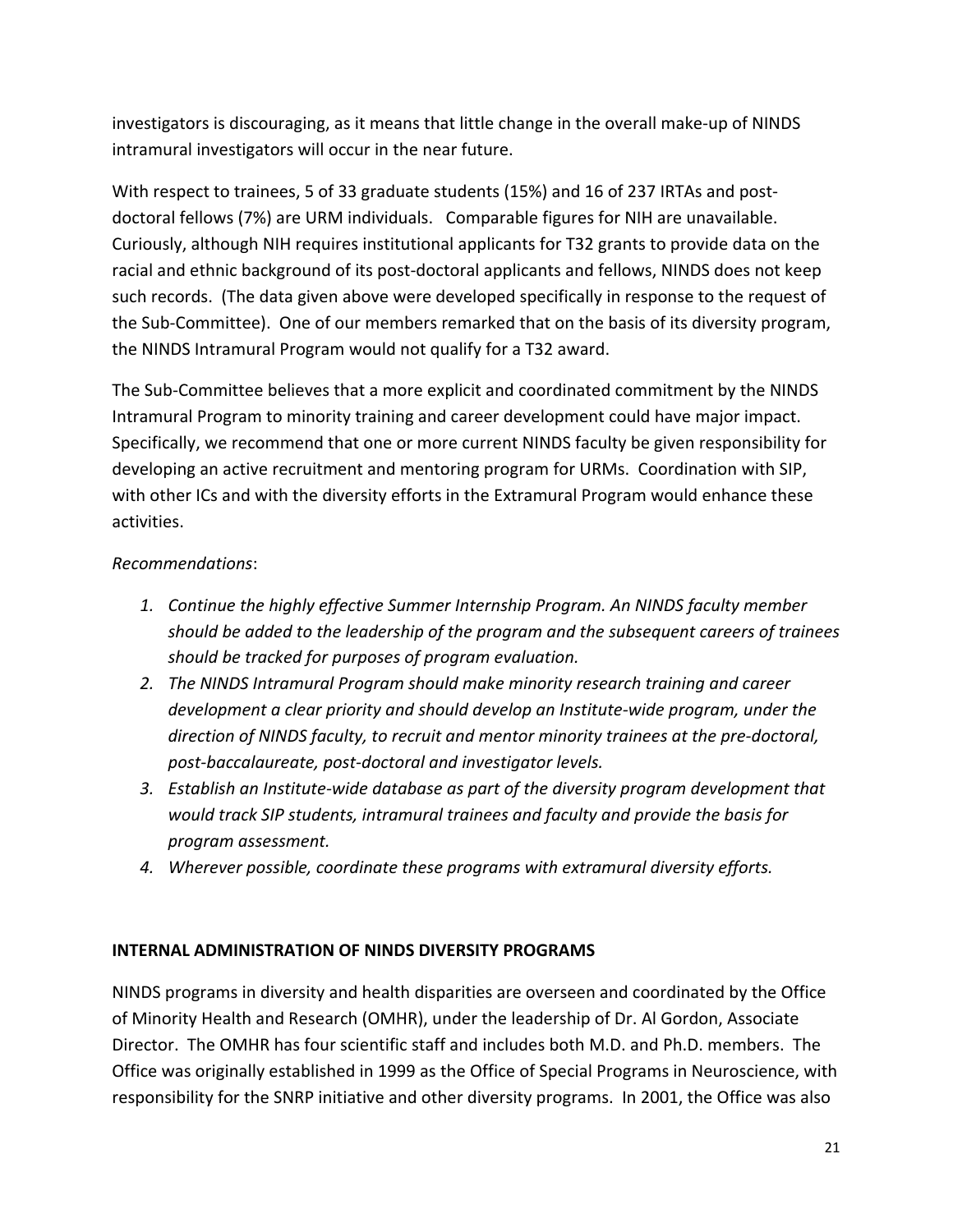given responsibility for NINDS health disparities research and, at that time, given its present name. The Office has direct responsibility for the SNRP initiative, the Stroke Prevention and Intervention Research Program (SPIRP), the Diversity K01 awards, the R25 awards and CNS awards. OMHR also works with NINDS extramural program staff in management of the Administrative Supplements and represents NINDS in NIH‐wide programs such as the Diversity F31 awards.

 In the view of the Sub‐Committee, combining health disparities and diversity efforts in one office has not been an optimal arrangement, either for diversity or health disparities. Although minority investigators can play critically important roles in health disparities research and may have special motivation to do so, health disparities is not a problem for minority communities alone, but has direct and indirect consequences for all in our society. Successful health disparities research thus requires the participation of a broad array of scientific and clinical specialists from institutions across the country. The Sub‐Committee on Health Disparities will make specific recommendations about NINDS organizational structures that can best support research in this area. Whatever the final solution, we suggest that health disparities research at NINDS will need to be closely coordinated with other NINDS efforts with respect to the relevant disease. Diseases for which there is evidence‐based documentation of disparities in susceptibilities or outcomes for minority or underserved populations (e.g. stroke, epilepsy, and others) clearly have elements in common, but also present biological, clinical and social challenges that need to be understood and addressed in the context of the particular disease as well as in the context of health disparities.

 Likewise, although recruiting a more diverse workforce for neuroscience research may ultimately be expected to benefit health disparities, the importance of a diverse workforce extends much more broadly. Diversity is important for optimal success in all aspects of neuroscience research, not just that directed to health disparities. For these reasons, we believe that the current arrangement of responsibilities at NINDS does not serve the institute well. Specifically, assigning responsibility for health disparities to the office overseeing the SNRPs and other diversity programs has introduced a distracting and confusing element into the programs that has often been inimical to their long‐term goals. We thus recommend that health disparities and diversity efforts be formally separated, with suitable mechanisms for close relations between them. We leave it to our sister Sub‐Committee to suggest specific alternatives for the administration of health disparities research. We, however, suggest the following possible alternatives for the NINDS diversity programs:

1. OMHR could be reorganized and refocused on training, career development and institutional programs whose purpose is to foster increased diversity in all parts of the neuroscience workforce.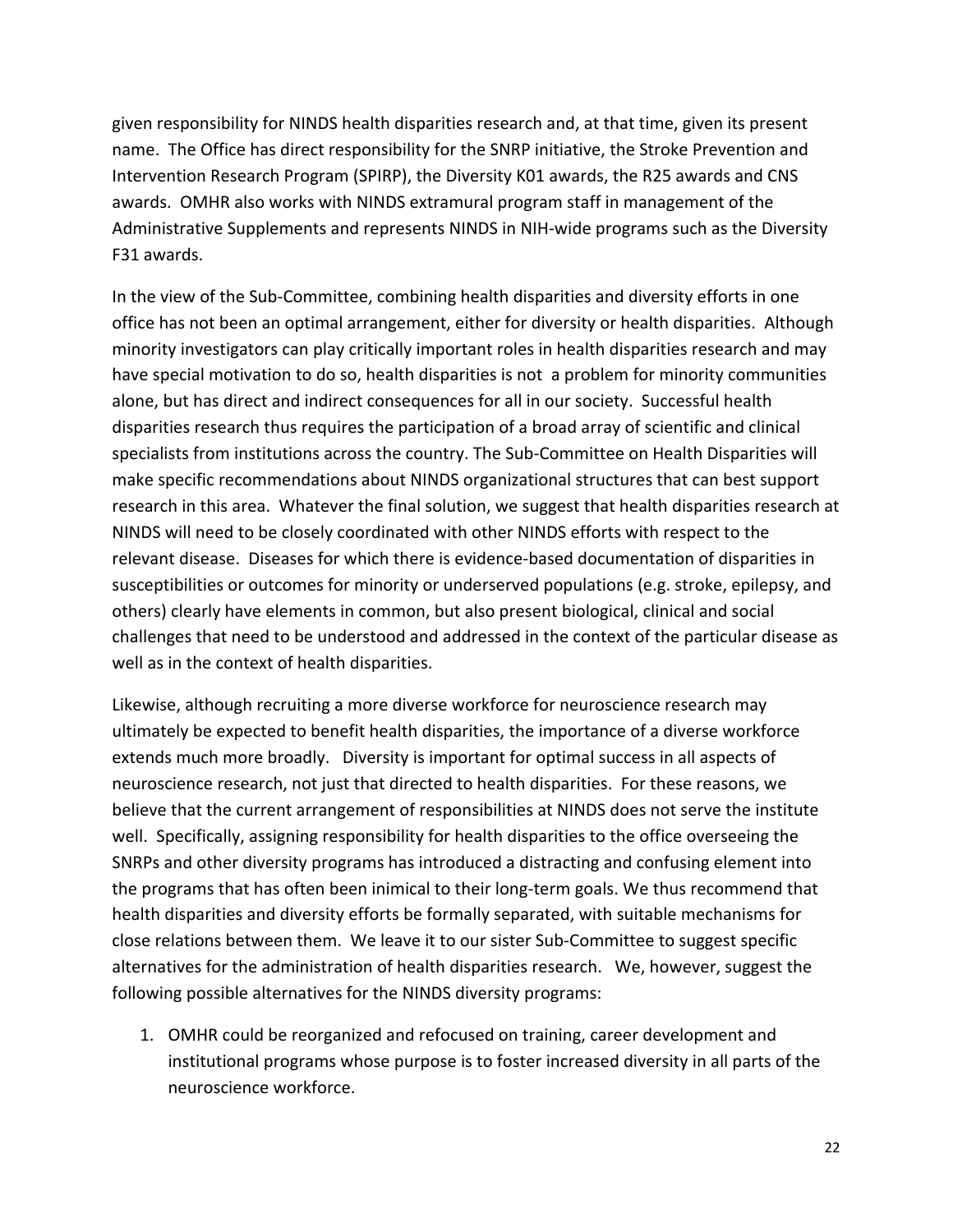- 2. Responsibility for diversity programs targeted to individuals (F31 and possibly F32), along with K01 and administrative supplements, might be folded into the training office, to become one arm of the broad effort to support neuroscience training. Responsibility for the SNRP program could become a separate arm of that office.
- 3. A new diversity office could be organized that would report directly to the Director of Extramural Research. The Director of Extramural Research would be responsible for integrating the activities of the office with other extramural activities and programs.

 However the organization is carried out, we believe it is of highest importance to the ultimate success of diversity efforts that they be integrated as much as possible with other NINDS programs. Thus staff members that are responsible for diversity programs should be in frequent contact with, and work closely with, the relevant NINDS scientific program and review officers. The ultimate aim, both for individuals and for institutions, is that they should become full participants in the national and international research communities. NINDS should also establish an ongoing external advisory group whose charge is to review and evaluate NINDS diversity programs, with the goal of establishing best practices based on defined outcomes.

# *Recommendations:*

- *1. Formally separate administrative responsibility for NINDS diversity programs from responsibility for health disparities.*
- *2. Reorganize and refocus the diversity programs for training, career development and enhancing institutional infrastructure.*
- *3. Whatever administrative structure is adopted, we urge that diversity staff work closely with relevant scientific officers and with Institute review staff.*
- *4. Consider the establishment of an external advisory group that would include NANDS Council members and meet periodically to evaluate and review NINDS diversity programs.*

### **COOPERATION WITH OTHER NIH INSTITUTES AND CENTERS (ICs)**

 We strongly urge NINDS cooperation in diversity programs with other relevant ICs. The original SNRP initiative represented collaboration among NINDS, NCMHD and NCRR, so there is a history at NIH of collaborative interactions on behalf of diversity. As the current NCMHD is to shortly become an institute, presumably with expanded programs, there will be even more opportunities for interaction. The Sub‐Committee is particularly interested in the possibility of collaboration with the CRECD Program of NCRR in a program to train clinical investigators. The collaboration of brain–related institutes on an R25 trans‐neuroscience initiative through the NIH Blueprint for Neuroscience Research is encouraging. A similar collaboration with the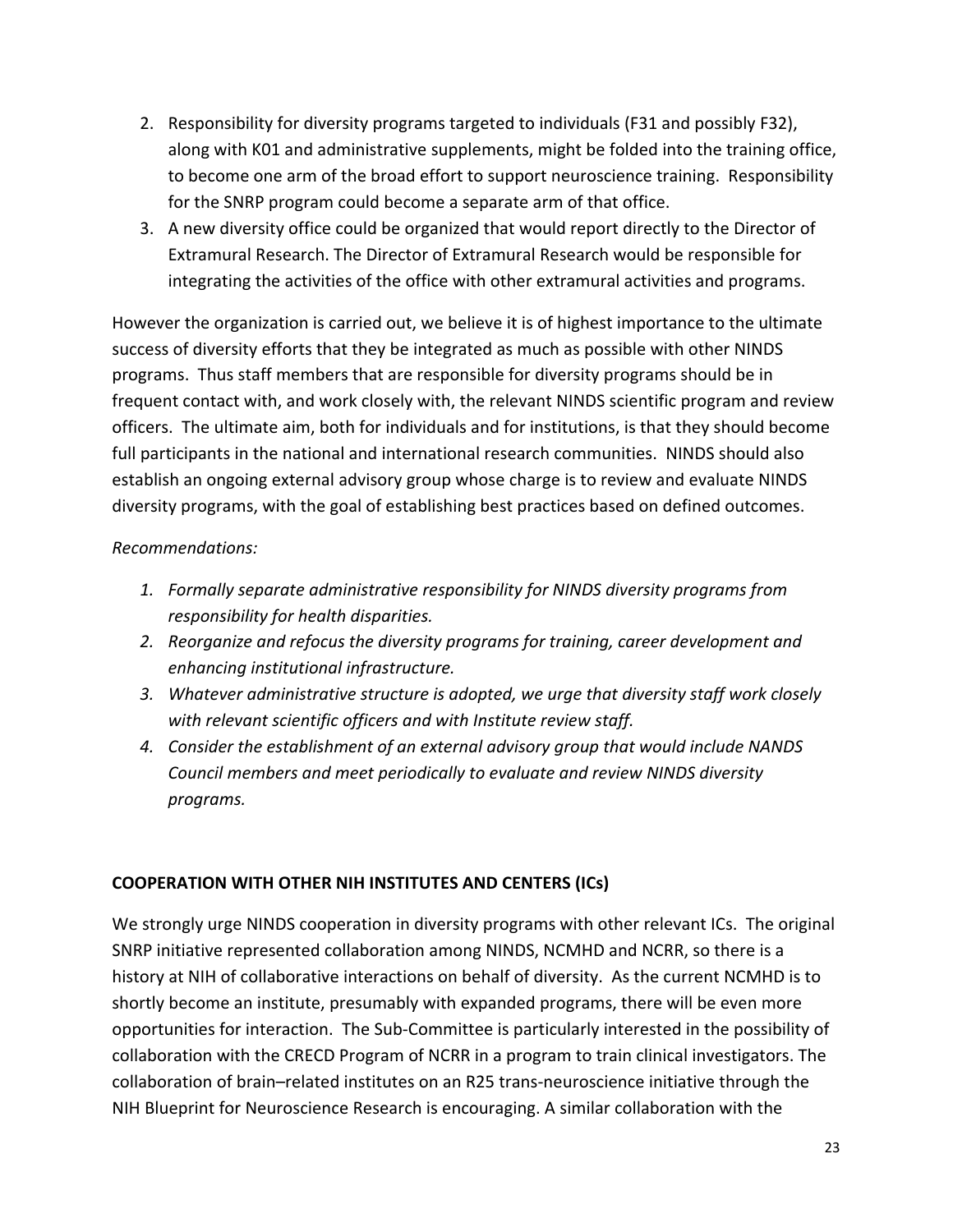National Institute for General Medical Sciences (NIGMS) to support pre‐doctoral training opportunities at MSIs should be explored. MSIs are often too small to have a separate neuroscience program, making collaborative, broadly based support for pre‐doctoral training in the biomedical sciences particularly attractive.

 One problem related to effective collaboration between ICs is the lack of information about the multiplicity of programs that support diversity efforts. To prevent duplicative and even competitive funding efforts on behalf of minority career development and to identify funding gaps, an asset analysis of investments in minority career development at the individual and institutional levels should be performed by the Office of the Director of NIH, perhaps spearheaded or piloted by NINDS. One outcome of the effort should be a central website describing the available programs for minority career development NIH‐wide.

# *Recommendations:*

- *1. We strongly recommend that NINDS encourage and support collaboration with other NIH ICs in their diversity programs.*
- *2. Perform an investment/asset analysis to organize information across NIH about programs that foster diversity in the biomedical workforce, to serve as the basis for further strategic planning and multiple IC investment. Establish a single NIH website available to individuals and institutions that is devoted to NIH programs to foster minority investigator career development.*

### **EVALUATION AND ACCOUNTABILITY**

 Our Sub‐Committee lacked access to suitable information, particularly longitudinal outcomes, for rigorous evaluation of the success of the various NINDS programs intended to enhance diversity in the biomedical workforce. In addition, we were concerned about the limited metric for success, i.e. R01 funding. We thus recommend that NINDS hire technical and evaluation experts to develop an IT platform and tracking mechanism for a comprehensive database and to use the system to continuously evaluate success of the programs. Periodic review by Institute leadership could serve to inform decisions on program expansion or discontinuation based on their documented success.

# *Recommendation:*

 *1. Establish a relevant set of metrics for success of minority training and career development programs. Use these metrics to develop a comprehensive database and*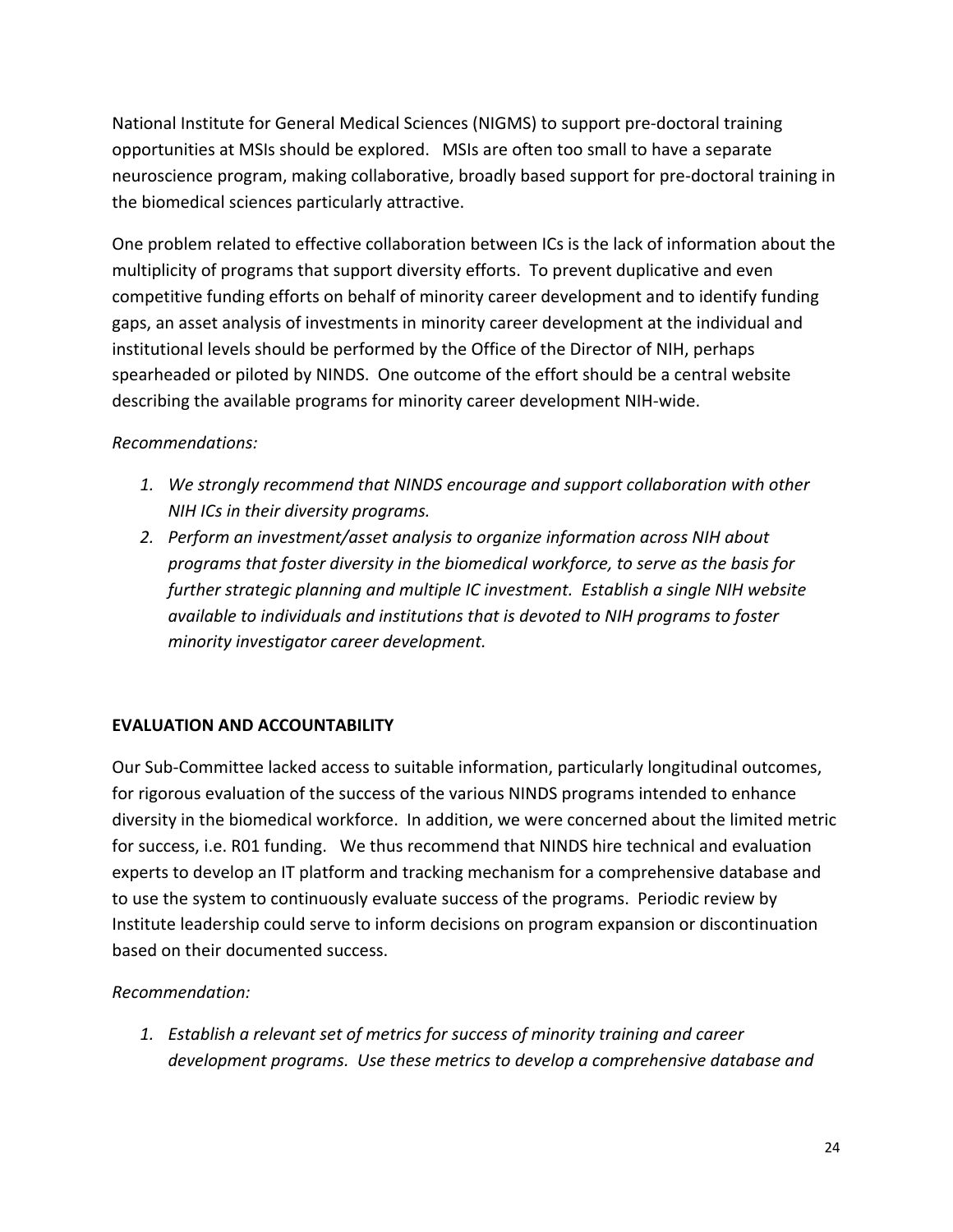*tracking system for all individuals in NINDS diversity programs, along with a reference group.*

 *2. Designate or recruit program evaluation experts to facilitate on‐going assessment of minority training and career development programs with periodic reporting to Institute leadership.*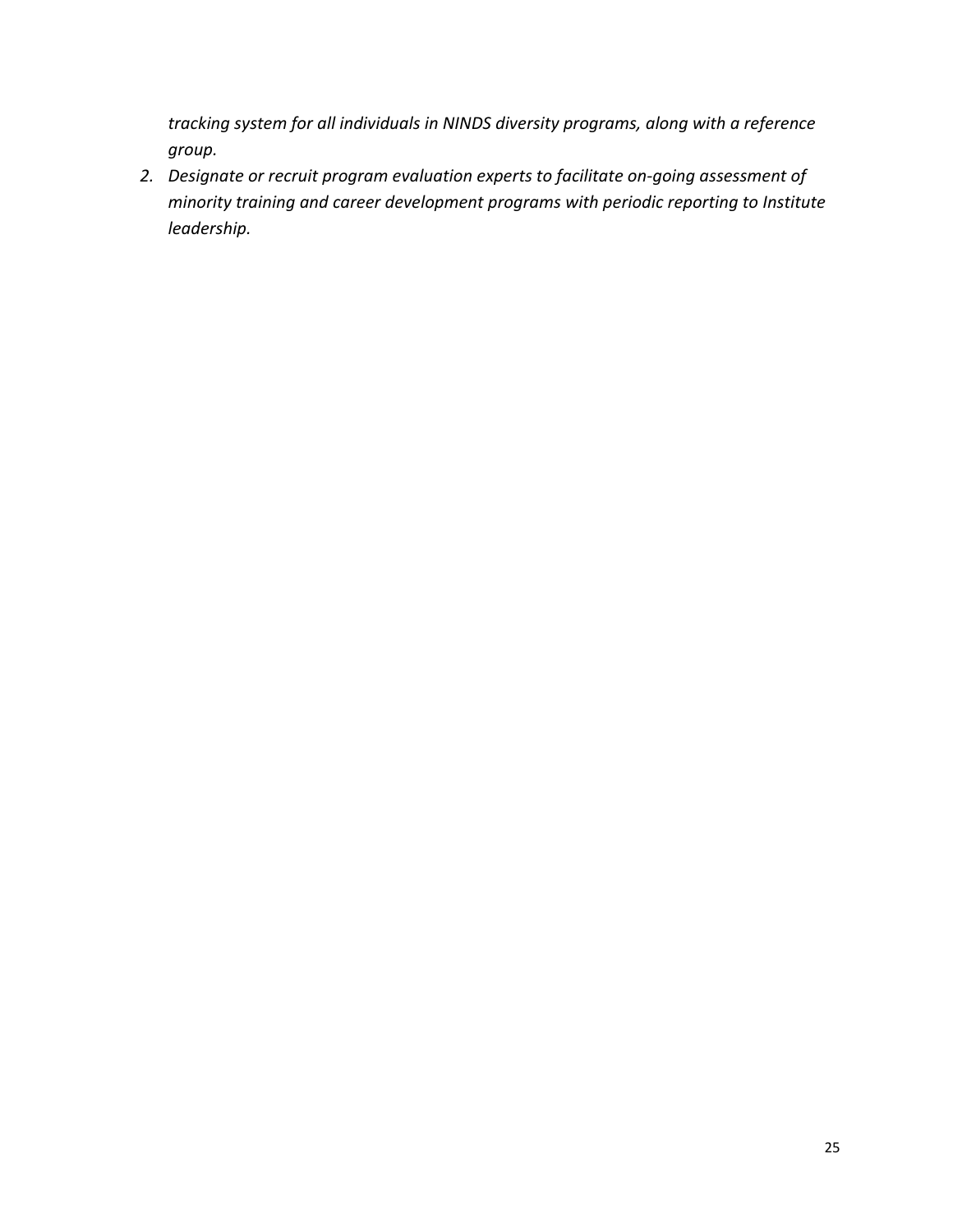#### **REFERENCES**

 "Almanac of Higher Education" (2009). The Chronicle of Higher Education.

*(see http://chronicle.com/section/Almanac‐of‐Higher‐Education/141)*

- "Assessment of NIH Minority Research and Training Programs: Phase 3." (2005). National Research Council (US) Committee for the Assessment of NIH Minority Research Training Programs. The National Academies Press.
- Committee on Neuroscience Departments and Programs (2009). Society for Neuroscience. (before consolidating with SfN this committee was known as the Association for Neuroscience Departments and Programs; *see http://www.andp.org/)*
- Fang, D., Moy, E., Colburn, L., and J. Hurley (2000). "Racial and Ethnic Disparities in Faculty Promotion in Academic Medicine." *JAMA* **284**: 1085‐1092.
- Garnett, Shannon (1993). "Future Scientists Spend Summer at NINDS." *NIH Record* **XLV** (19): 1‐2.
- Ginther, D. K., Schaffer, W., Schnell, J., Masimore, B., Liu, F., Haak, L. and R. Kington (2009). "Diversity in Academic Biomedicine: An Evaluation of Education and Career Outcomes with Implications for Policy." Mimeo, University of Kansas.

 *(see http://odoermoss.nih.gov/inport/wip/investigators and trainees/)*

- Juarez, C. E. (1991). "Recruiting Minority Students for Academic Careers: The Role of Graduate Student  and Faculty Mentors." *PS: Political Science and Politics* **24**(3): 539‐540. *(see http://report.nih.gov/investigators\_and\_trainees/index.aspx)*
- Liu, C.Q. and A. Hershel (2010). "Promotion Rates for First‐time Assistant and Associate Professors  Appointed from 1967 to 1997." Association of American Medical Colleges, *Analysis in Brief* **9** (7).
- "Missing Persons: Minorities in Health Professions. A Report of the Sullivan Commission on Diversity in the Healthcare Workforce." (2004). The Sullivan Commission.  *(see http://www.aacn.nche.edu/Media/pdf/SullivanReport.pdf)*
- Nelson, D.J. and C.N. Brammer (2010). "A National Analysis of Minorities in Science and Engineering Faculties at Research Universities." 2<sup>nd</sup> Edition.

*(see http://chem.ou.edu/~djn/diversity/Faculty\_Tables\_FY07/07Report.pdf)*

- "Participation in Selected NIH Programs by Race and Ethnicity, Fiscal Years 2000‐2008." (2009). Internal Analysis Report, National Institutes of Health Office of Extramural Research.
- "Report on the Initiative for Faculty Race and Diversity." (2010). Massachusetts Institute of Technology. *(see http://web.mit.edu/provost/raceinitiative/report.pdf)*
- Shavers, V.L., Fagan, P., Lawrence, D., McCaskill‐Stevens, W., McDonald, P., Browne, D., McLinden, D. Christian, M. and E. Trimble (2005). "Barriers to Racial/Ethnic Minority Application and  Competition for NIH Funding." *J. National. Med. Assoc*. **97**: 1063‐1077.
- "Survey of Earned Doctorates." (2008). National Science Foundation. *(see http://www.norc.org/projects/survey+of+earned+doctorates.htm)*
- U.S. Census Bureau, Population Division (2007). "Annual Estimates of the Population by Sex, Race, and Hispanic or Latino Origin for the United States: April 1, 2000 to July 1, 2007." *(see www.census.gov/popest/national/asrh/NC‐EST2007‐asrh.html)*
- U.S. Census Bureau, Population Division (2008). "National Population Projections." *(see www.census.gov/population/www/projections/)*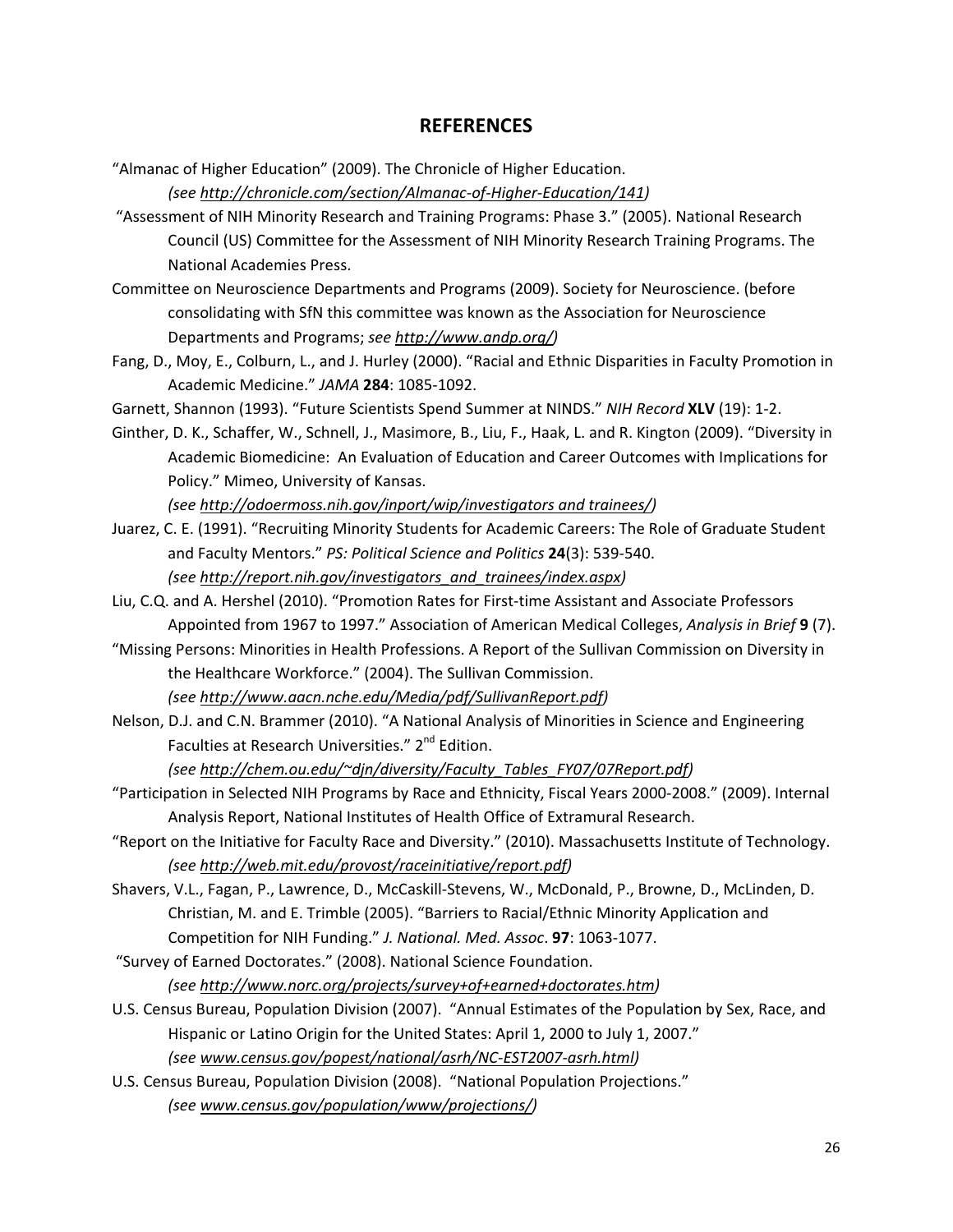## **APPENDIX A**

Office of Research Information Systems (ORIS) / Division of Information Services (DIS) / Reporting Branch / www.report.nih.gov



# **NINDS Awardees by Race and Ethnicity**

Fiscal Years 1999 – 2009

Source: Data drawn from frozen Link.dsai2\_Pub9809\_vwFile and OLTP database as of (8/12/2010).

Notes: In the following table:

- (1) Grants funded under the American Recovery and Reinvestment (ARRA) Act of 2009 are excluded.
- (2) Counts for awardees not reporting ethnicity information is not shown separately.
- (3) Note that an awardee can indicate more than one race, and data are subject to changes.
- (4) \* 'All race reporting' shows the number of awardees who have reported their race information.
- (5) For each race category, White, Asian, African Americans, Pacific Islander, and American Indian, number of awardees of a race category as a percentage of all awardees who have reported their race information is presented. 'All race reporting', 'Hispanice ethnicity' and 'Unknown race' are presented as awardee counts.
- (6) 'Unknown race' includes awardees whose race information is missing or withheld.
- (7) R01 equivalents includes activity codes R01, R23, R29, and R37.
- (8) Research Project Grants include activity codes: R00, R01, R03, R15, R21, R22, R23, R29, R34, R34, R35, R36, R37, R55, R56, RL1, RL2, RL5, RL9, P01, P42, PN1, U01, U19, U34, DP1, DP2, DP3, RC1, RC2, RC3, UC1, UC2, UC3, UC7, UH2.

| <b>Fiscal</b><br>Year | Race/Ethnicity            | F30 & F31<br><b>Awardees</b> | F32 & F33<br><b>Awardees</b> | <b>T32 Pre-</b><br><b>Doctoral</b><br><b>Awardees</b> | T32 Post-<br><b>Doctoral</b><br><b>Awardees</b> | <b>R01</b><br><b>Equivalents</b><br><b>Awardees</b> | Research<br><b>Projects</b><br>Grant<br><b>Awardees</b> |
|-----------------------|---------------------------|------------------------------|------------------------------|-------------------------------------------------------|-------------------------------------------------|-----------------------------------------------------|---------------------------------------------------------|
| 1999                  | White (%)                 | 72.7%                        | 75.0%                        | 81.6%                                                 | 82.4%                                           | 88.3%                                               | 88.7%                                                   |
| 1999                  | Asian (%)                 | 9.1%                         | 23.3%                        | 15.3%                                                 | 14.7%                                           | 11.3%                                               | 10.9%                                                   |
| 1999                  | African American (%)      | 9.1%                         | 1.7%                         | 3.1%                                                  | 2.9%                                            | 0.3%                                                | 0.3%                                                    |
| 1999                  | Pacific Islander (%)      | 0.0%                         | 0.0%                         | 0.0%                                                  | 0.0%                                            | 0.0%                                                | 0.0%                                                    |
| 1999                  | American Indian (%)       | 9.1%                         | 0.0%                         | 0.0%                                                  | 0.0%                                            | 0.1%                                                | 0.1%                                                    |
| 1999                  | All Race Reporting *      | 11                           | 176                          | 98                                                    | 136                                             | 1,752                                               | 1,845                                                   |
| 1999                  | <b>Unknown Race</b>       | 3                            | 19                           | 15                                                    | 27                                              | 96                                                  | 98                                                      |
| 1999                  | <b>Hispanic Ethnicity</b> | 12                           | 3                            | $\mathbf{z}$                                          | 5                                               | 11                                                  | 12                                                      |
| 2000                  | White (%)                 | 55.0%                        | 74.6%                        | 84.1%                                                 | 79.9%                                           | 88.1%                                               | 88.6%                                                   |
| 2000                  | Asian (%)                 | 15.0%                        | 22.3%                        | 12.5%                                                 | 17.4%                                           | 11.6%                                               | 11.1%                                                   |
| 2000                  | African American (%)      | 25.0%                        | 1.0%                         | 2.3%                                                  | 2.1%                                            | 0.3%                                                | 0.3%                                                    |
| 2000                  | Pacific Islander (%)      | 0.0%                         | 1.0%                         | 0.0%                                                  | 0.0%                                            | 0.0%                                                | 0.0%                                                    |
| 2000                  | American Indian (%)       | 5.0%                         | 1.0%                         | 1.1%                                                  | 0.7%                                            | 0.1%                                                | 0.1%                                                    |
| 2000                  | <b>All Race Reporting</b> | 20                           | 193                          | 88                                                    | 144                                             | 1,842                                               | 1,955                                                   |
| 2000                  | <b>Unknown Race</b>       | $\overline{2}$               | 14                           | 16                                                    | 21                                              | 101                                                 | 103                                                     |
| 2000                  | <b>Hispanic Ethnicity</b> | 12                           | 3                            | 4                                                     | 6                                               | 14                                                  | 14                                                      |
| 2001                  | White (%)                 | 80.0%                        | 77.6%                        | 84.6%                                                 | 75.9%                                           | 87.2%                                               | 87.9%                                                   |

**SA109**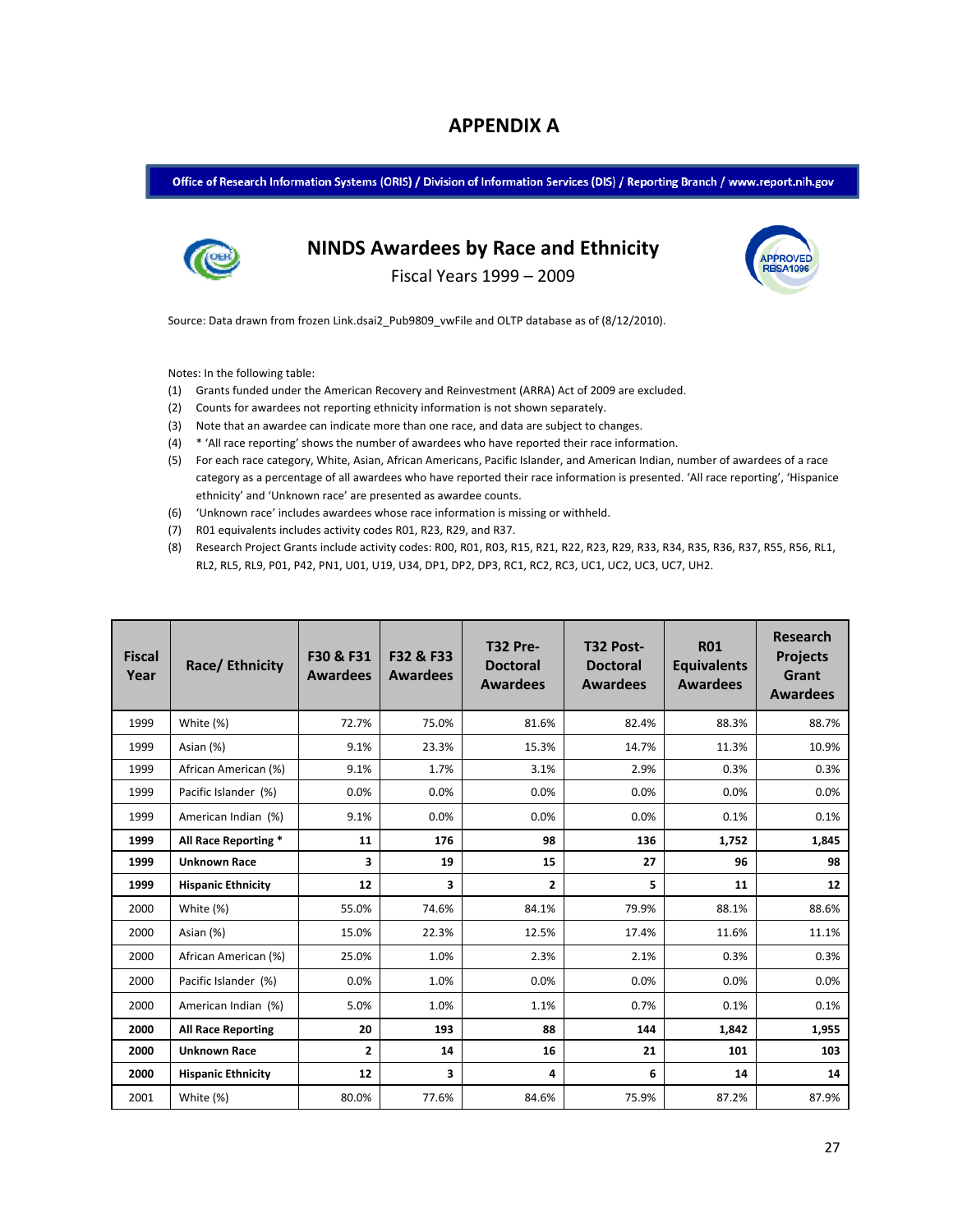| 2001         | Asian (%)                 | 8.0%           | 17.9%        | 8.1%  | 17.3%        | 12.5% | 11.8% |
|--------------|---------------------------|----------------|--------------|-------|--------------|-------|-------|
| 2001         | African American (%)      | 6.0%           | 1.9%         | 4.9%  | 5.6%         | 0.3%  | 0.2%  |
| 2001         | Pacific Islander (%)      | 0.0%           | 1.3%         | 0.0%  | 0.0%         | 0.0%  | 0.0%  |
| 2001         | American Indian (%)       | 6.0%           | 1.3%         | 2.4%  | 1.2%         | 0.1%  | 0.0%  |
| 2001         | <b>All Race Reporting</b> | 50             | 156          | 123   | 162          | 1,918 | 2,077 |
| 2001         | <b>Unknown Race</b>       | $\overline{7}$ | 15           | 15    | 25           | 105   | 116   |
| 2001         | <b>Hispanic Ethnicity</b> | 10             | $\mathbf{1}$ | 4     | 4            | 11    | 11    |
| 2002         | White (%)                 | 87.2%          | 81.7%        | 83.3% | 71.3%        | 87.0% | 87.6% |
| 2002         | Asian (%)                 | 7.3%           | 16.2%        | 6.3%  | 20.2%        | 12.5% | 11.9% |
| 2002         | African American (%)      | 4.6%           | 0.7%         | 9.0%  | 7.9%         | 0.3%  | 0.4%  |
| 2002         | Pacific Islander (%)      | 0.0%           | 0.7%         | 0.0%  | 0.0%         | 0.1%  | 0.0%  |
| 2002         | American Indian (%)       | 0.9%           | 0.7%         | 1.4%  | 0.6%         | 0.1%  | 0.1%  |
| 2002         | <b>All Race Reporting</b> | 109            | 142          | 144   | 178          | 1,969 | 2,204 |
| 2002         | <b>Unknown Race</b>       | 12             | 20           | 9     | 20           | 106   | 122   |
| 2002         | <b>Hispanic Ethnicity</b> | 12             | 3            | 5     | 3            | 12    | 12    |
| 2003         | White (%)                 | 87.1%          | 79.8%        | 86.8% | 79.7%        | 86.1% | 86.8% |
| 2003         | Asian (%)                 | 6.5%           | 20.2%        | 5.3%  | 14.4%        | 13.5% | 12.7% |
| 2003         | African American (%)      | 4.3%           | 0.0%         | 7.9%  | 5.9%         | 0.4%  | 0.4%  |
| 2003         | Pacific Islander (%)      | 0.0%           | 0.0%         | 0.0%  | 0.0%         | 0.1%  | 0.0%  |
| 2003         | American Indian (%)       | 2.2%           | 0.0%         | 0.0%  | 0.0%         | 0.1%  | 0.0%  |
| 2003         | <b>All Race Reporting</b> | 139            | 124          | 152   | 187          | 1,966 | 2,278 |
|              |                           |                |              |       |              |       |       |
| 2003         | <b>Unknown Race</b>       | 18             | 17           | 7     | 19           | 115   | 134   |
| 2003         | <b>Hispanic Ethnicity</b> | 11             | 4            | 2     | 1            | 11    | 13    |
| 2004         | White (%)                 | 79.9%          | 81.0%        | 83.1% | 79.8%        | 86.0% | 86.6% |
| 2004         | Asian (%)                 | 12.3%          | 18.2%        | 7.1%  | 13.7%        | 13.6% | 12.9% |
| 2004         | African American (%)      | 5.9%           | 0.0%         | 9.1%  | 5.4%         | 0.3%  | 0.3%  |
| 2004         | Pacific Islander (%)      | 0.0%           | 0.0%         | 0.6%  | 0.6%         | 0.0%  | 0.0%  |
| 2004         | American Indian (%)       | 2.0%           | 0.8%         | 0.0%  | 0.6%         | 0.0%  | 0.0%  |
| 2004         | <b>All Race Reporting</b> | 204            | 121          | 154   | 168          | 2,012 | 2,351 |
| 2004         | <b>Unknown Race</b>       | 21             | 10           | 3     | 22           | 119   | 143   |
| 2004         | <b>Hispanic Ethnicity</b> | 8              | $\mathbf{2}$ | 6     | $\mathbf{1}$ | 9     | 11    |
| 2005         | White (%)                 | 77.7%          | 80.5%        | 82.5% | 78.0%        | 84.6% | 85.0% |
| 2005         | Asian (%)                 | 15.2%          | 17.9%        | 8.4%  | 18.7%        | 14.8% | 14.5% |
| 2005         | African American (%)      | 4.9%           | 0.8%         | 8.4%  | 2.2%         | 0.4%  | 0.4%  |
| 2005         | Pacific Islander (%)      | 0.4%           | 0.0%         | 0.7%  | 0.5%         | 0.1%  | 0.0%  |
| 2005         | American Indian (%)       | 1.8%           | 0.8%         | 0.0%  | 0.5%         | 0.1%  | 0.1%  |
| 2005         | <b>All Race Reporting</b> | 224            | 123          | 143   | 182          | 1,941 | 2,310 |
| 2005         | <b>Unknown Race</b>       | 20             | $\mathbf{2}$ | 3     | 13           | 103   | 123   |
| 2005         | <b>Hispanic Ethnicity</b> | 6              | $\mathbf{1}$ | 3     | 2            | 12    | 14    |
| 2006         | White (%)                 | 81.0%          | 87.6%        | 83.7% | 76.0%        | 84.5% | 83.9% |
| 2006<br>2006 | Asian (%)                 | 12.0%          | 11.6%        | 8.9%  | 17.4%        | 14.8% | 15.3% |